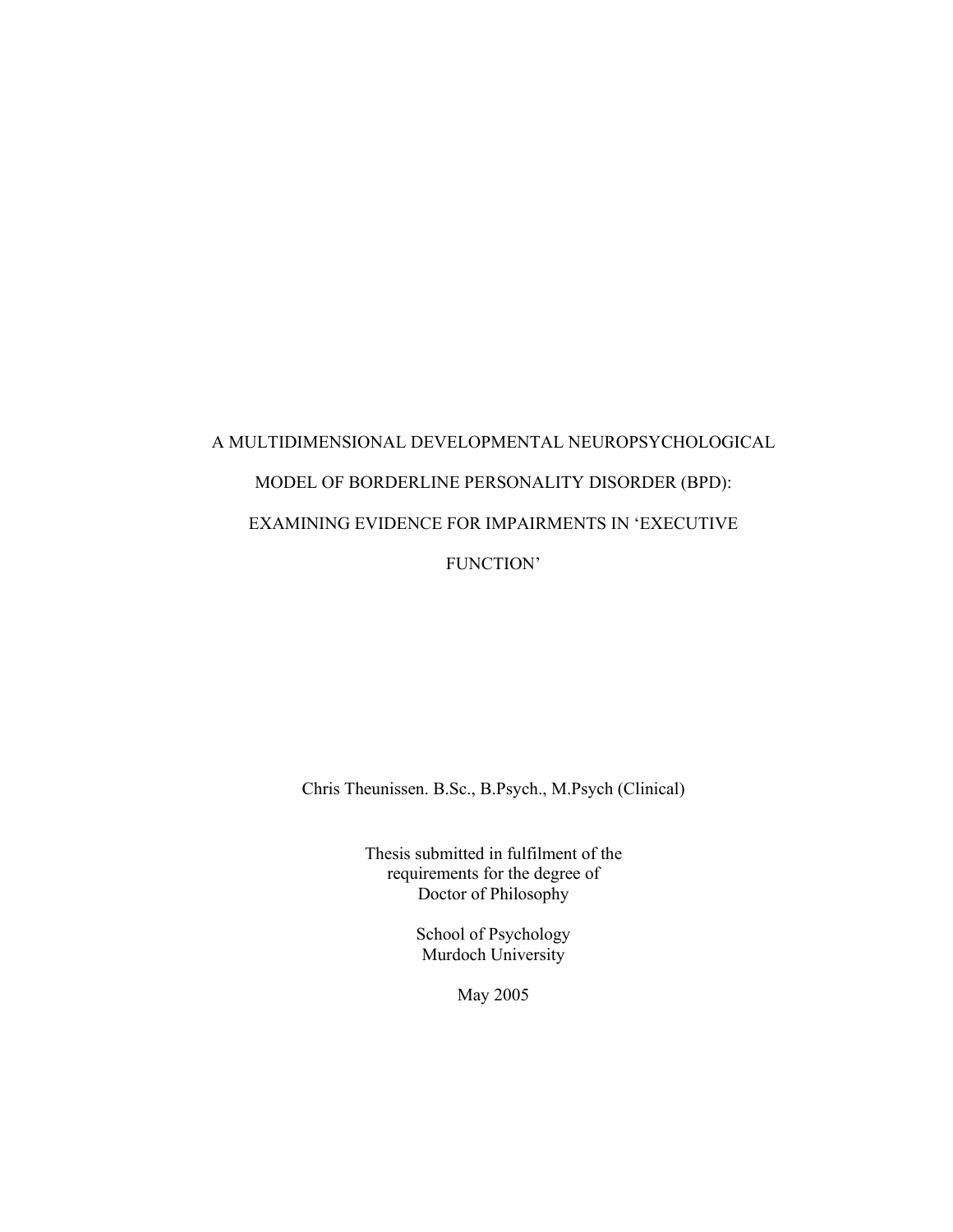## **Declaration**

I declare that this thesis is my own account of my research and contains as its main content work which has not previously been submitted for a degree at any tertiary education institution.

 $\begin{picture}(120,10) \put(0,0){\line(1,0){10}} \put(15,0){\line(1,0){10}} \put(15,0){\line(1,0){10}} \put(15,0){\line(1,0){10}} \put(15,0){\line(1,0){10}} \put(15,0){\line(1,0){10}} \put(15,0){\line(1,0){10}} \put(15,0){\line(1,0){10}} \put(15,0){\line(1,0){10}} \put(15,0){\line(1,0){10}} \put(15,0){\line(1,0){10}} \put(15,0){\line($ 

Chris Theunissen

May 2005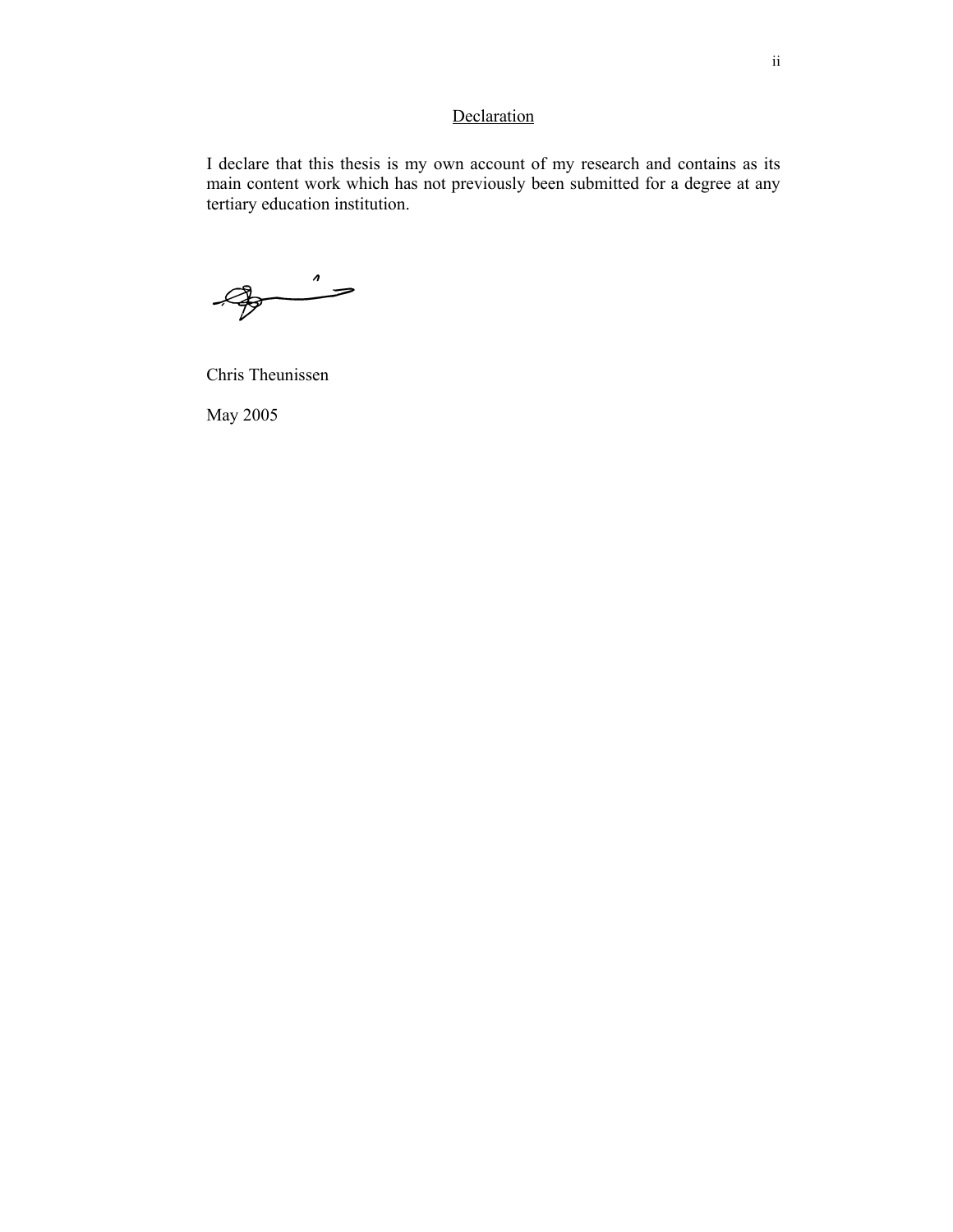#### Abstract

 Borderline Personality Disorder (BPD) is a serious psychiatric disorder characterised by turbulent interpersonal relationships, impaired self image, impulsivity, and a recurrent pattern of unstable affect which is usually evident by early adulthood. It has a community prevalence rate of two per cent, and approximately nine per cent of people diagnosed with BPD commit suicide. This suggests that BPD has one of the highest lethality rates of all psychiatric disorders. The course of the disorder shows a steady improvement over the course of early adulthood with the majority of cases remitting by middle age. This positive but incomplete long-term recovery is thought to be a naturalistic outcome that is independent of treatment effect.

 The reported study sought to test selected components of a multidimensional developmental neuropsychological model of executive functioning in BPD. The model proposed that BPD is characterised by impairments to four neuropsychological executive functions. These include working memory, response inhibition, affective-attentional bias, and problemsolving. The model further proposed that impaired executive functioning in BPD occurs as a result of the failure of 'experience-dependent' maturation of orbitofrontal structures. These structures are closely associated with the development of the 'cognitive executive'.

The study incorporated a cross-sectional design to analyse data from a BPD group, a Depressed Control Group, and a Medical Control Group. The overall findings of the study returned limited support for the original hypotheses. There was no evidence of deficits in working memory, response-inhibition, or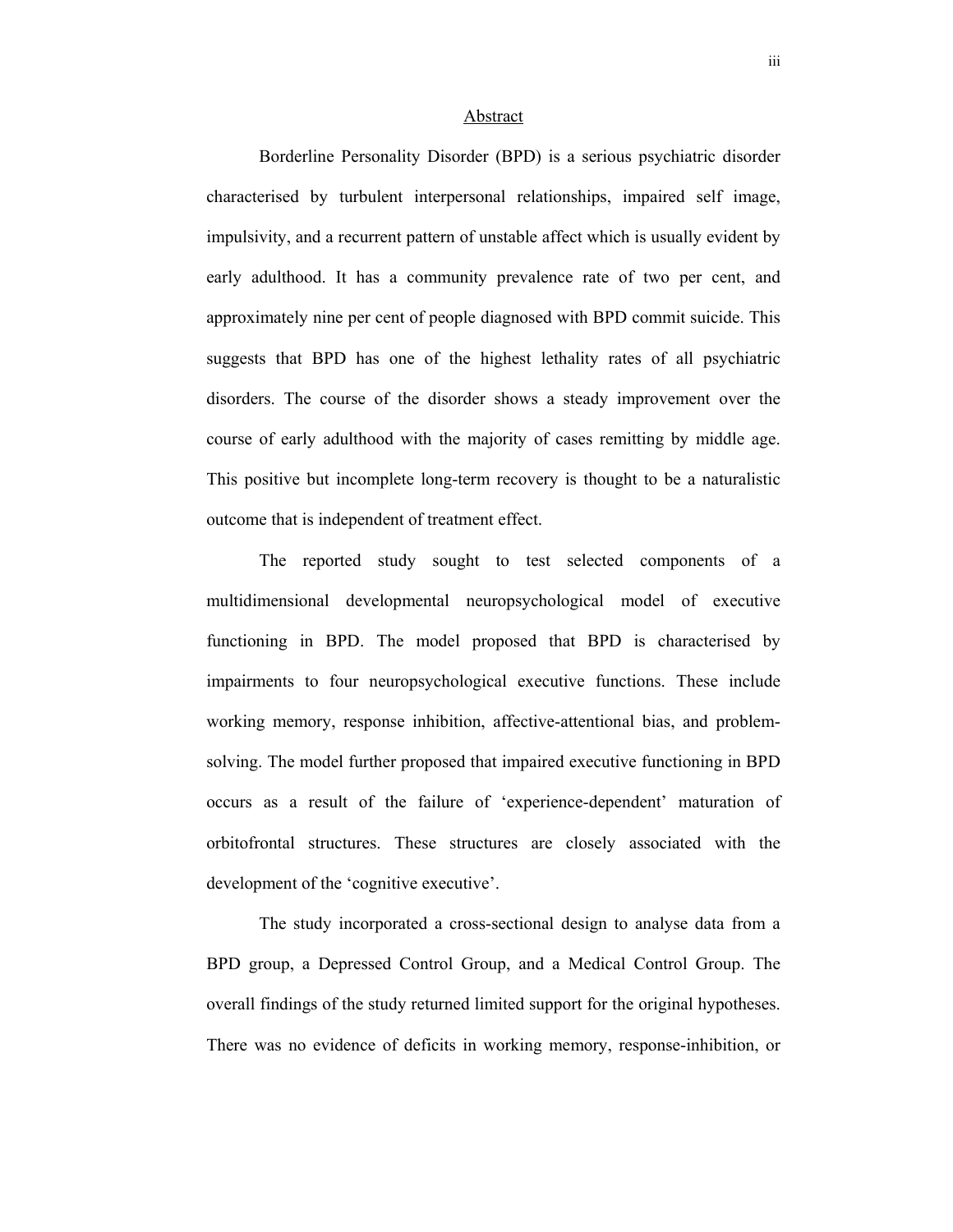problem-solving. In contrast, the BPD group returned some evidence of deficits in affective-attentional bias.

 Therefore, the results suggest that executive functioning remains largely intact in BPD. This also suggests that people with BPD have the working memory resources necessary to facilitate abstract cognition, have the capacity to effectively plan and execute future-oriented acts, and are able to perform appropriate problem-solving functions. These problem-solving returns are also particularly significant because a number of the tasks utilised in the study are known to be associated with so-called 'frontal-executive' function. These unremarkable findings challenge the view that people with BPD might experience some form of subtle neurological impairment associated with frontallobe compromise.

 The Stroop measure of affective-attentional bias provided the only supportive evidence for the proposed model, and these findings can be accounted for by at least two different explanations. The first suggests that BPD might be characterised by a hypervigilant attentional set. The specific cause of hypervigilance in BPD is unknown, but some candidate factors appear to be the often-reported abuse histories of borderlines, insecure attachment histories, and deficits in parental bonding. The second interpretation suggests that the Stroop findings reflect a form of 'response conflict' in which BPD participants experience difficulties overriding tasks that rely on the enunciation of automatic neural routines.

As a result of these findings, further research on the role of arousal, priming, hypervigilance, and response-conflict in BPD is required. It is likely that the Stroop findings reflect a basic, 'hard-wired' attentional mechanism that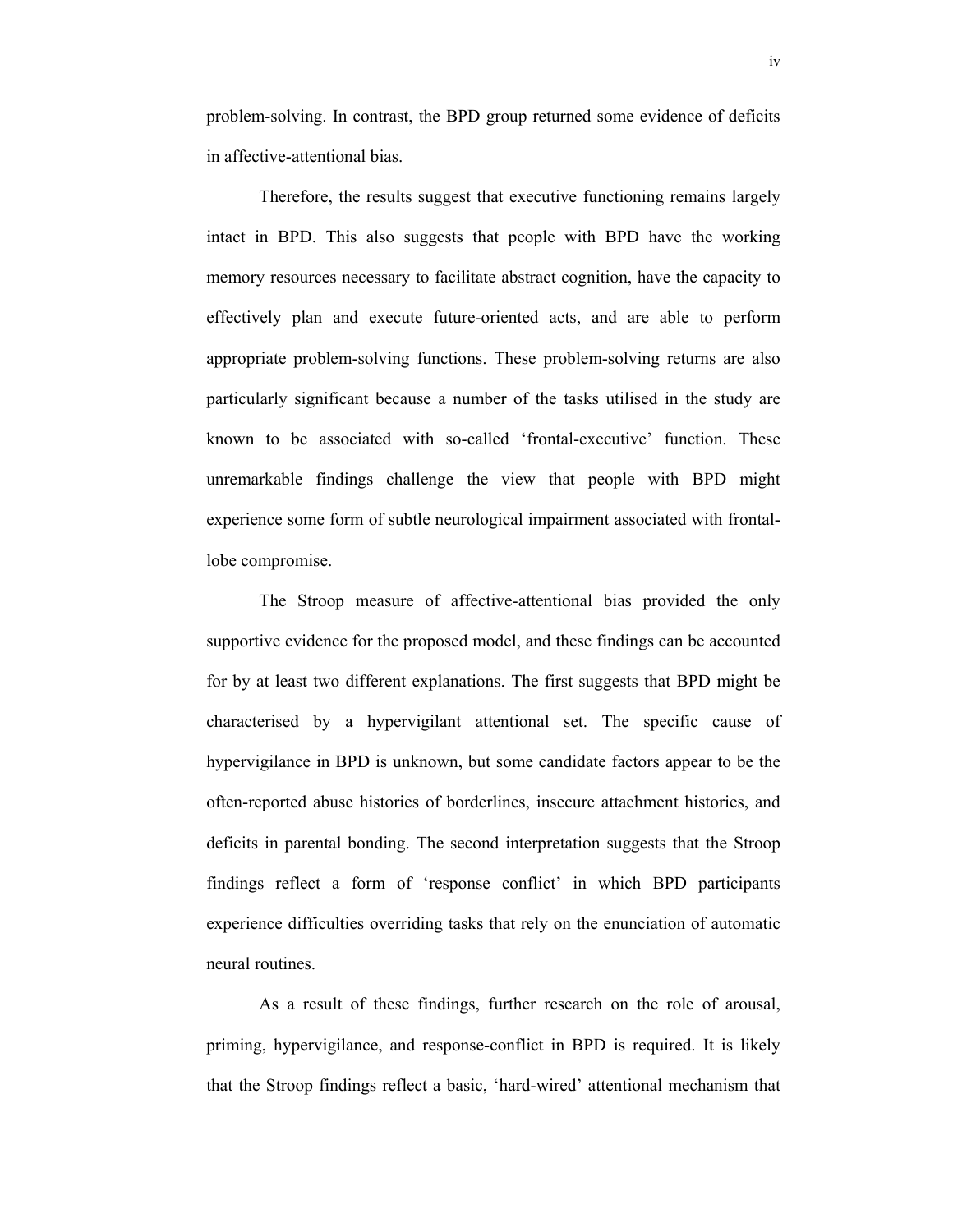consolidates by early adolescence at the latest. As a result, the Stroop findings have implications for both the prevention and treatment of BPD.

 A number of prevention strategies could be developed to address the attentional issues identified in the present study. These include assisting children to more effectively regulate arousal and affect, and assisting parents to communicate affectively with children in order to enhance self-regulation. The treatment implications suggest that interventions directed at affective-attentional processes are required, and further suggest the need for new pharmacotherapies and psychological treatments to modify dysfunctional attentional process. Affective neuroscience will have an increasingly important role to play in the understanding of BPD, and the next quarter century is likely to witness exciting advances in understanding this most problematic of disorders.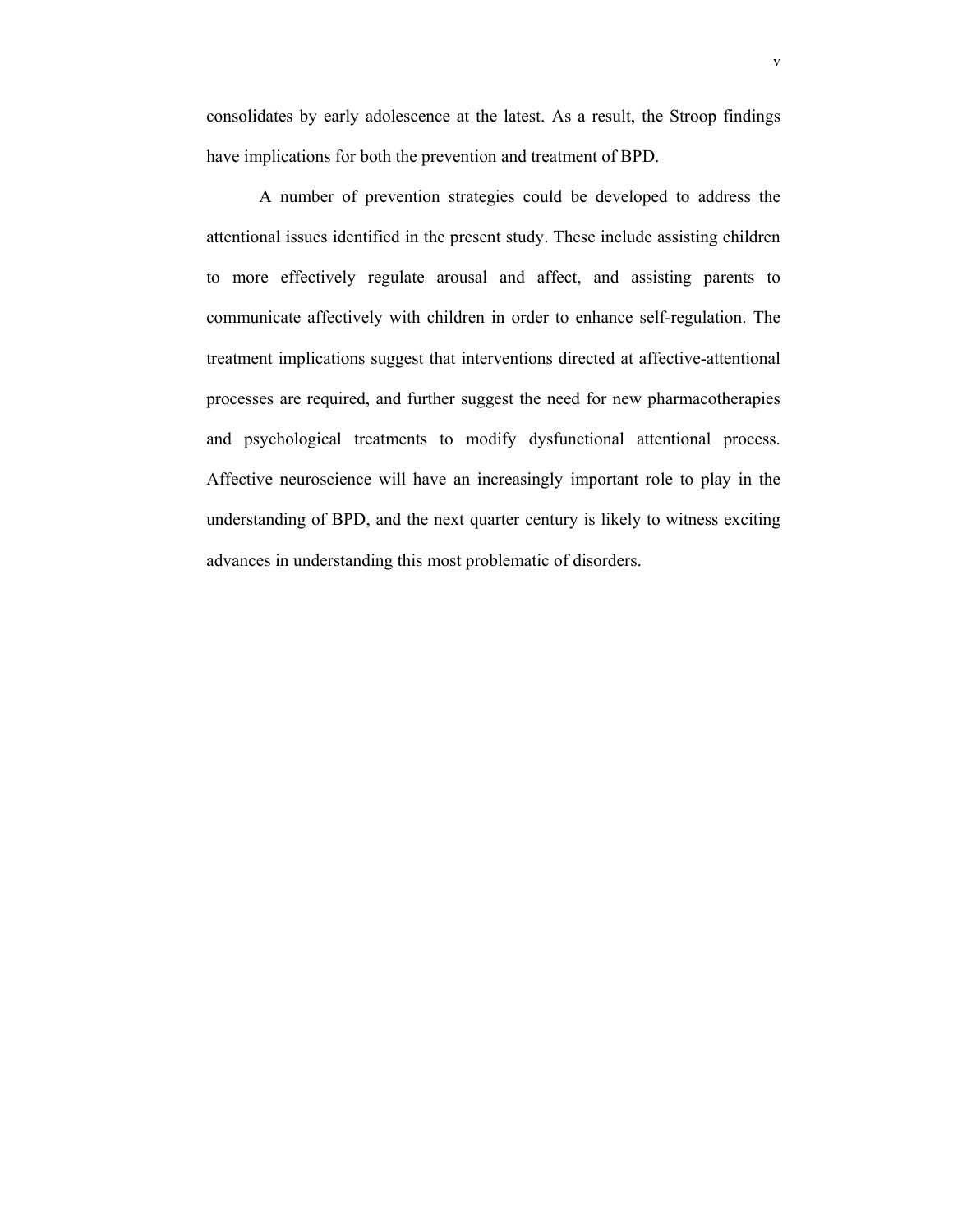#### ACKNOWLEDGMENTS

Many people are involved in the production of a Doctoral thesis that it seems senseless for one person - the author - to claim sole responsibility for the finished product. As I reflect on the number of people who freely gave of their time in assisting me in this task, I am reminded that in this sense this thesis is not mine alone. Nonetheless, I must now acknowledge the significant people who assisted me in the completion of this task.

Firstly, due credit goes to my Doctoral supervisor Professor Iain Walker. He has provided calming but encouraging tutelage when needed. Associated with this also has been the adjunctive assistance of Dr. Pia Broderick who acted as coopted supervisor during Professor Walker's sabbaticals, and has further provided wise counsel regarding the advisability of establishing thesis support committees.

Without the support of my wife Lynn, this project simply could not have been completed. Her preparedness to rise early in the morning to supervise small children has provided me with uncluttered reading and writing time prior to the commencement of my daily clinical and teaching duties. Her tolerance of my moodiness as completion loomed was, on reflection, remarkable. This commitment on her part has been kept with grace, humour, and at times dogged determination. It is a debt that will require many years to repay.

To the first of my two employers - the Fremantle Hospital and Health Service - I owe a great debt. Firstly, I wish to thank the staff of the Mental Health Directorate for their tolerance of my comings and goings over a number of years in the pursuit of research participants. In particular, I wish to thank Dr. Terry Buchan for his support of the first study. The support of the second study by Professor David Castle and Dr. Kenneth Orr in granting me access to team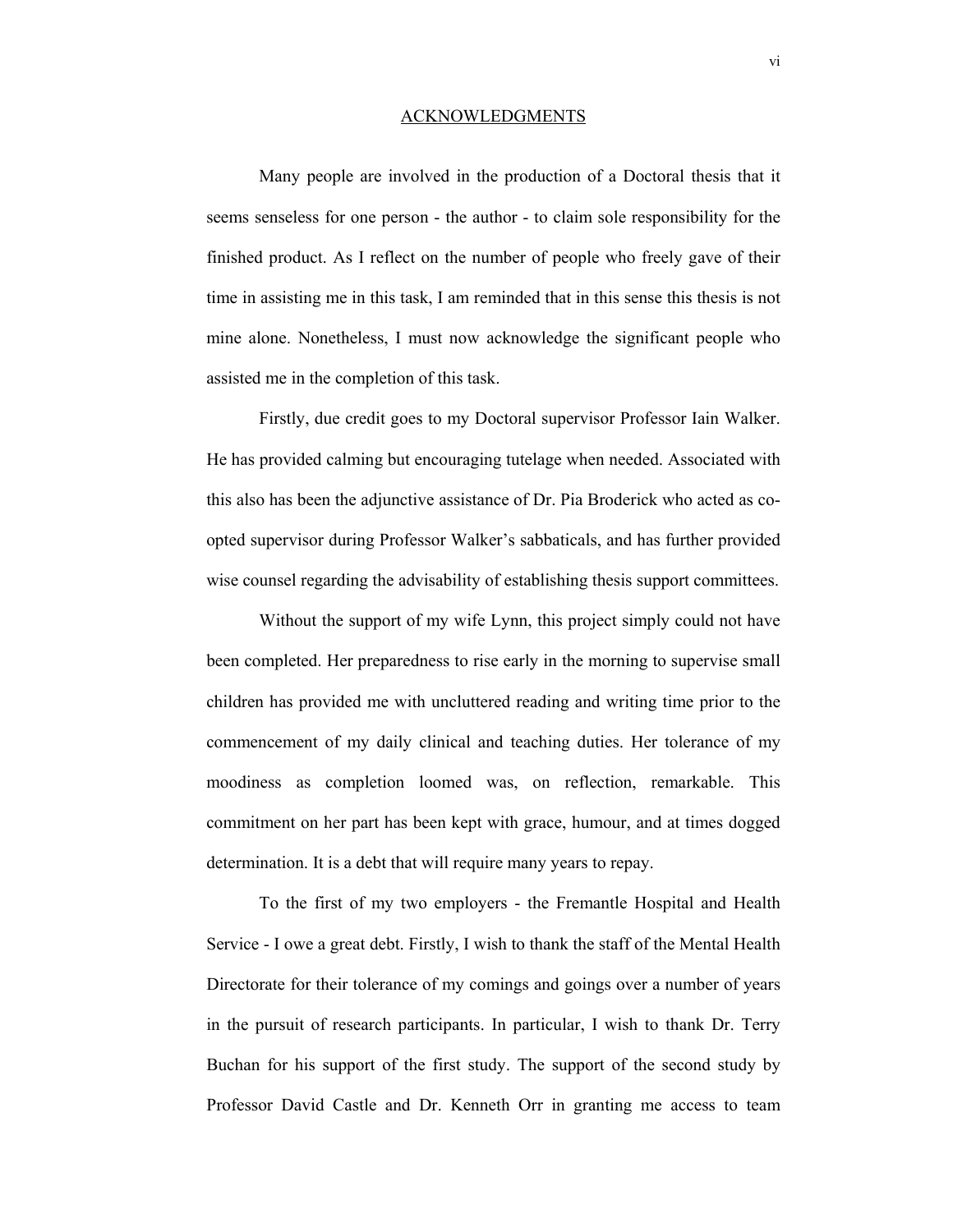reviews in order to recruit participants was instrumental in its completion. Secondly, I wish to thank the staff of the Department of Infectious Diseases for their support of this research. The incursion of my research into clinic time surely caused frustration at times, and I am thankful for their tolerance.

I also wish to acknowledge the support of my School – International, Cultural, & Community Studies - at Edith Cowan University. They have provided support by granting me Conference Leave to present the final study of this project at the VIII International Conference on the Personality Disorders in Florence, Italy in October 2003. Second, the grant of Study Leave for the period January – June 2004 was instrumental in completing the major draft of this thesis.

I also wish to acknowledge my youngest daughter Rebekah who has never known the experience of a father without Ph.D commitments. One hopes that this process has not damaged her severely in the sense that she has experienced her father as traumatically unavailable. Maybe now there is more time to play. To my older daughter Rachael – perhaps you now can call me Dr. Dad. Hopefully, I will not be in 'Ph.D mode' as you put it, any longer.

I also wish to thank all the participants who so freely participated in this study. They gave their time and effort for no reward, and participated generously in a series of tasks which must have been experienced as tedious to say the least. In doing so, I wish to express my hope that this work might provide some small contribution to the understanding and management of one of the most painful clinical conditions.

I also wish to thank Dr. Jo Badcock and Professor Pat Michie who jointly arranged to provide me with the Stop-Signal paradigm for use in the project. In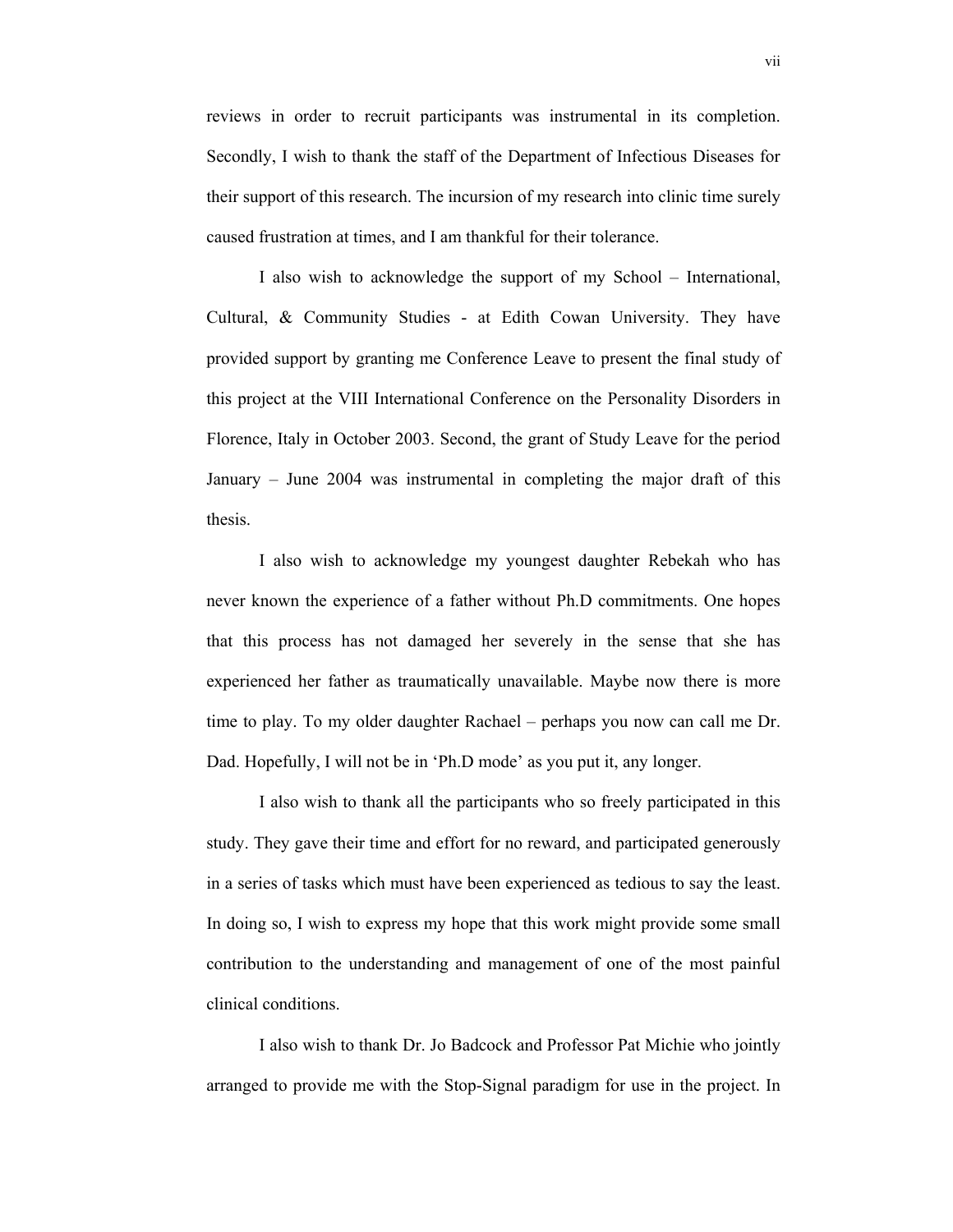addition, a friend and colleague in Ian Lee provided assistance in mastering difficulties associated with the use of the Endnote programme. This assistance was timely as it was provided during the final write-up phase when trying to meet a self-imposed final deadline. Finally, I also wish to acknowledge the assistance of Charlotte Bowyer who blind-scored the memory tasks reported in Study Four.

Finally, I would like to take this opportunity to acknowledge the brief, but important influence of the late Dr. Catriona Lloyd. I did not know Dr. Lloyd very well and only came to speak with her in the last weeks of her life. Late on the evening of Australia Day 2004, I visited a home where Dr. Lloyd was present. Dr. Lloyd was in the end stages of metastatic disease, and only had weeks left to live. During our brief meeting, she learned that I was completing the write-up of my Ph.D, and inquired about my progress. After briefly describing where I thought I was in the write-up process, she advised me that theses 'do not have to be perfect, just finished'.

The capacity to show concern for another person whilst enduring one's own suffering is at the heart of the great faiths of the world. It also represents one aspect of the essence of our connection to each other as human beings. That Dr. Lloyd could show this attention to me under the most desperate of personal circumstances is testimony to her resilience, grace, and sense of self. It is this experience of humanness and care from the other that I believe is often lacking in the life experience of the person with BPD. To her, I dedicate this thesis.

It is not perfect, but it is finished.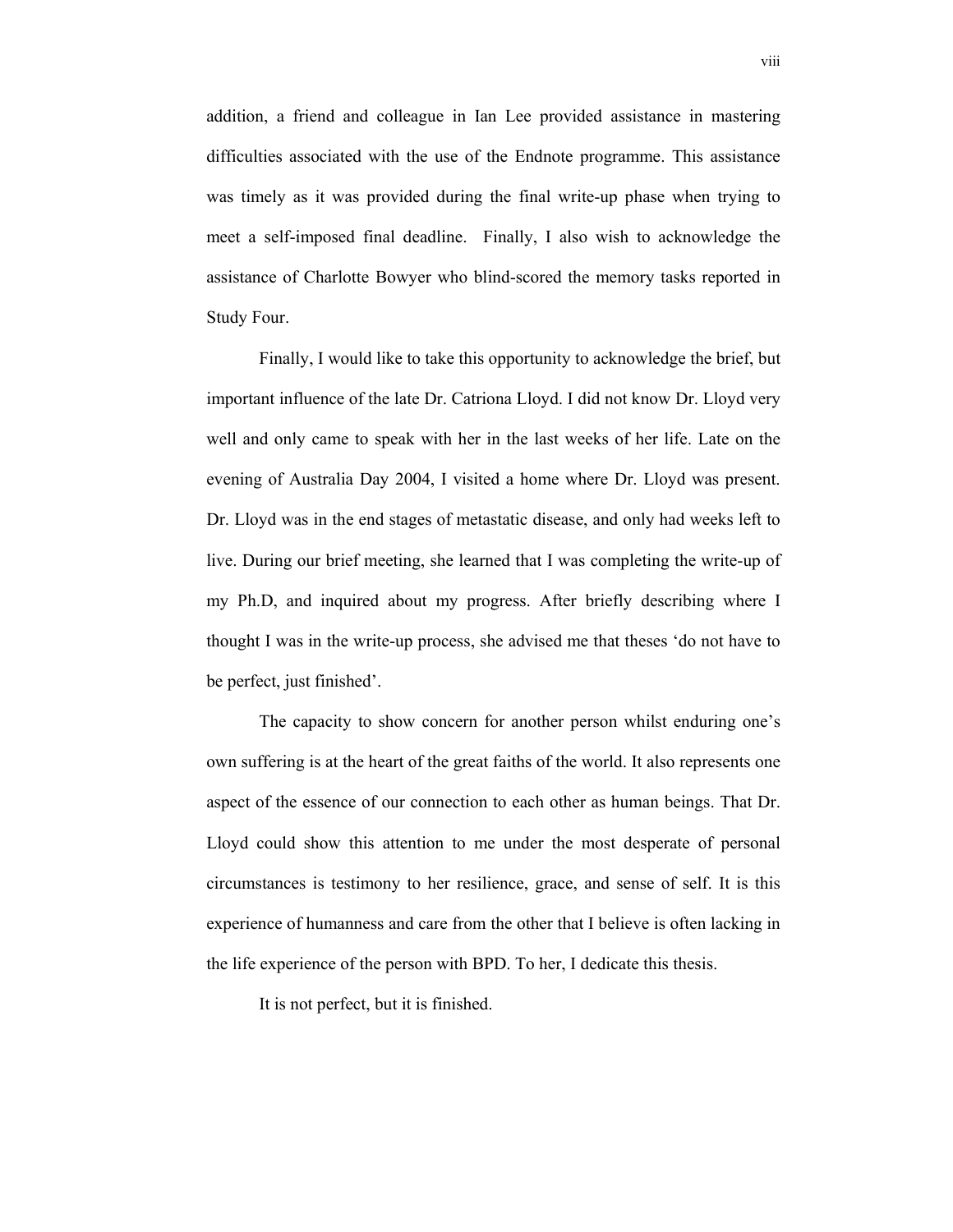# TABLE OF CONTENTS

| Abstract                  | $\cdots$<br>111 |
|---------------------------|-----------------|
| Acknowledgements          | vi              |
| Contents                  | $\mathbf{x}$    |
| List of Tables            | XX1             |
| <b>List of Figures</b>    | . .<br>XXV11    |
| <b>List of Appendices</b> | <b>XXV111</b>   |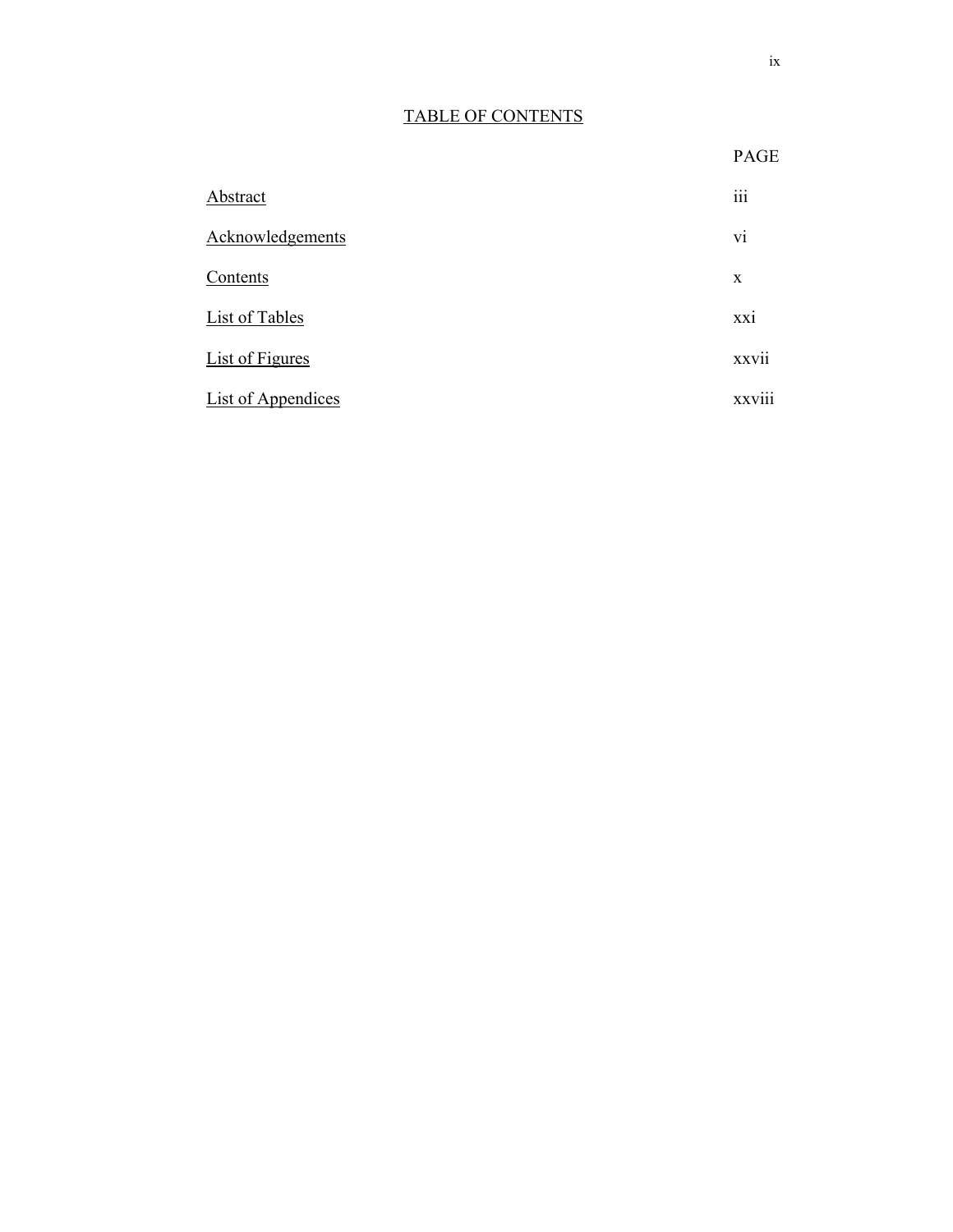## **CONTENTS**

#### **SECTION I: THEORETICAL OVERVIEW**

#### CHAPTER ONE: INTRODUCTION

|        |                                                                  | PAGE           |
|--------|------------------------------------------------------------------|----------------|
| 1.1.   | <b>OVERVIEW</b>                                                  | $\overline{2}$ |
| 1.2.   | HISTORICAL OVERVIEW                                              | $\overline{4}$ |
| 1.3.   | <b>AIMS OF THE PROJECT</b>                                       | 17             |
|        | <b>CHAPTER TWO: BORDERLINE PERSONALITY DISORDER (BPD)</b>        |                |
| 2.1.   | <b>OVERVIEW OF CHAPTER</b>                                       | 22             |
| 2.2.   | PSYCHOLOGICAL PERSPECTIVES ON BPD                                | 22             |
|        | 2.2.1. Psychoanalytic Perspectives                               | 23             |
|        | 2.2.2. BPD as an 'Affect Spectrum' Disorder                      | 27             |
|        | 2.2.3. BPD as an 'Impulse Spectrum Disorder'                     | 31             |
|        | 2.2.4. Disturbed Early Family Environment                        | 41             |
|        | 2.2.5. BPD as a 'Trauma Spectrum Disorder'                       | 45             |
|        | 2.2.6. Behavioural Perspectives                                  | 50             |
|        | 2.2.7. BPD as a 'Neurobehavioural' or Psychobiological Disorder  | 57             |
| 2.3.   | DIAGNOSTIC SYSTEMS IN BPD                                        | 68             |
|        | 2.3.1. Kernberg's Borderline Personality Organization (BPO)      | 68             |
|        | 2.3.2. Gunderson's BPD Criteria                                  | 71             |
|        | 2.3.3. The International Classification of Diseases of the World |                |
|        | Health Organisation (ICD)                                        | 72             |
| 2.3.4. | The Diagnostic and Statistical Manual of the American            |                |
|        | Psychiatric Association (DSM)                                    | 74             |
| 2.3.5. | Summary and Conclusions                                          | 83             |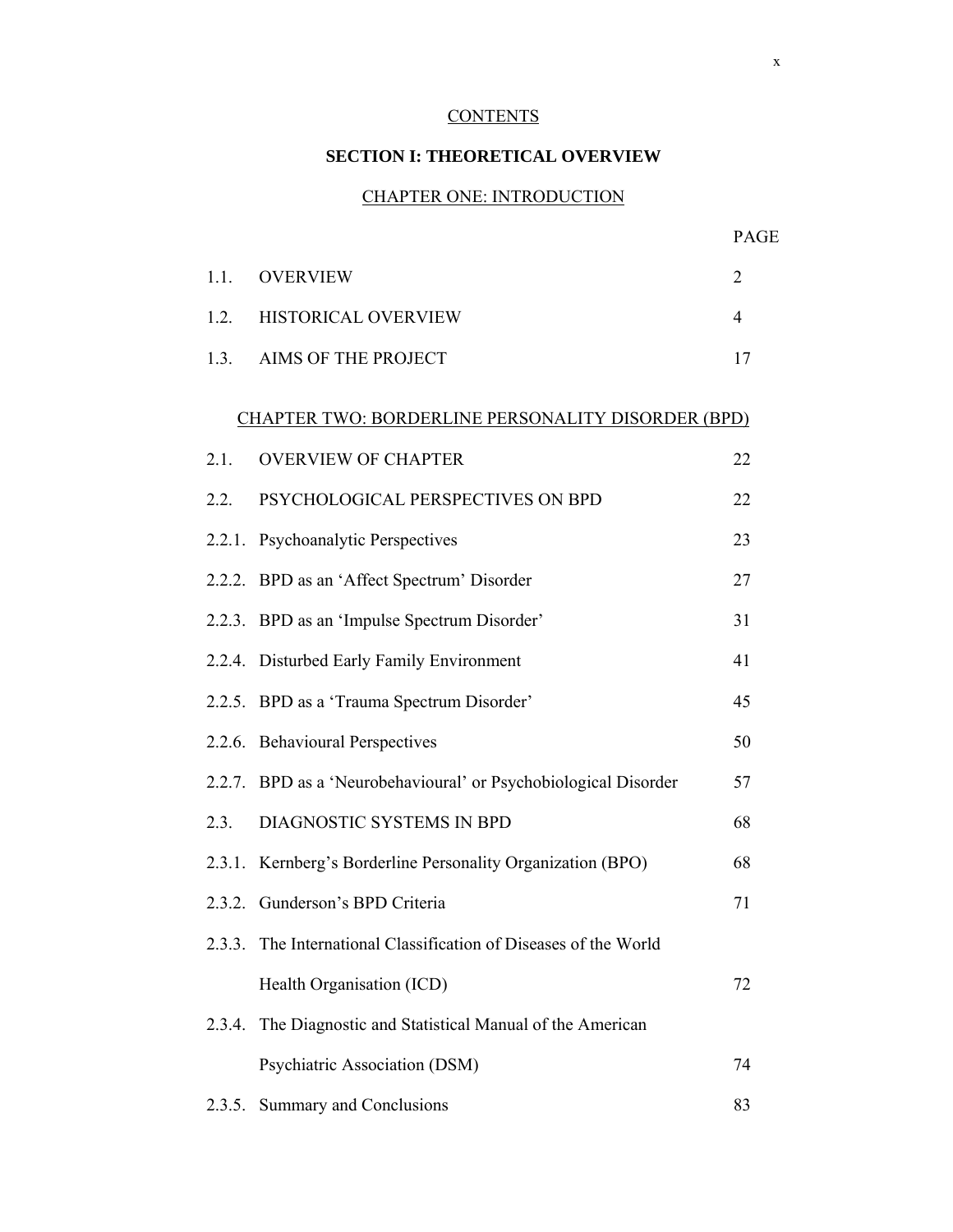|                                                  | I AUL' |  |  |
|--------------------------------------------------|--------|--|--|
| EPIDEMIOLOGY OF BPD<br>2.4.                      | 83     |  |  |
| 2.4.1. Prevalence of BPD                         | 83     |  |  |
| 2.4.2. Incidence of BPD                          | 93     |  |  |
| 2.4.3. Summary                                   | 94     |  |  |
| 2.5.<br>THE COURSE OF BPD                        | 95     |  |  |
| 2.5.1. Short-Term Outcome Studies of BPD         | 95     |  |  |
| 2.5.2. Long-Term Outcome Studies of BPD          | 106    |  |  |
| THEORETICAL AND METHODOLOGICAL CRITIQUES<br>2.6. |        |  |  |
| OF BPD                                           | 112    |  |  |
| 2.6.1. Diagnostic Validity                       | 112    |  |  |
| 2.6.2. Reliability                               | 121    |  |  |
| 2.6.3. Assessment                                | 122    |  |  |
| 2.6.4. Heterogeneity                             | 126    |  |  |
| SUMMARY AND CONCLUSIONS<br>2.7.                  | 131    |  |  |
| CHAPTER THREE: A MULTIDIMENSIONAL DEVELOPMENTAL  |        |  |  |
| NEUROPSYCHOLOGICAL MODEL OF IMPAIRED EXECUTIVE   |        |  |  |
| <b>FUNCTION IN BPD</b>                           |        |  |  |
| 3.1.<br><b>OVERVIEW OF CHAPTER</b>               | 134    |  |  |
| FRONTAL LOBE FUNCTIONS AND 'FRONTAL'<br>3.2.     |        |  |  |
| <b>PATHOLOGY</b>                                 | 137    |  |  |
| 3.2.1. Development of the Orbitofrontal Cortex   | 143    |  |  |
| 3.3.<br>THE CONCEPT OF 'EXECUTIVE FUNCTION' (EF) | 148    |  |  |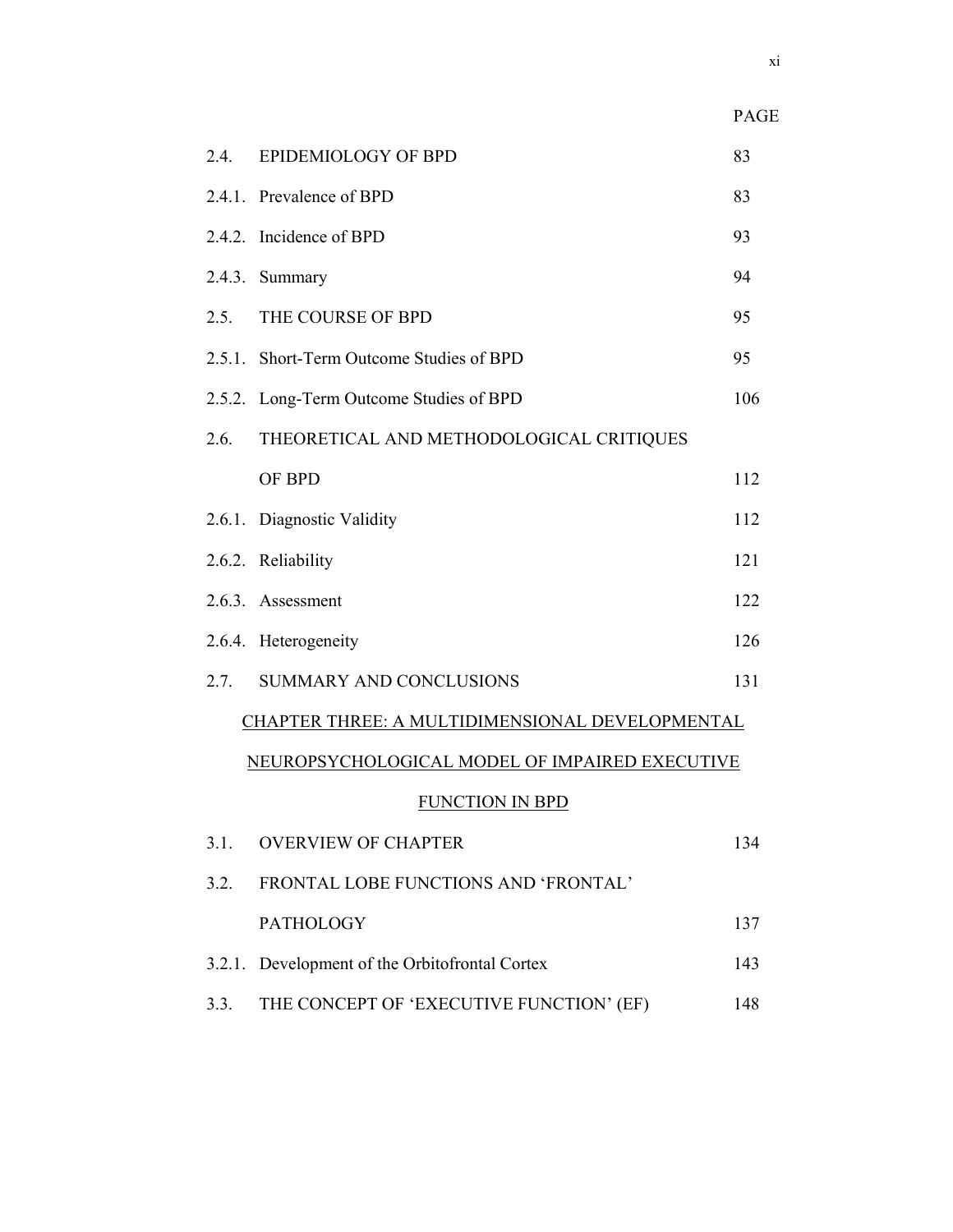xii

| 3.4.   | A MULTIDIMENSIONAL                                               |     |
|--------|------------------------------------------------------------------|-----|
|        | DEVELOPMENTAL NEUROPSYCHOLOGICAL                                 |     |
|        | THEORY OF EXECUTIVE DISORDER IN BPD                              | 153 |
|        | 3.4.1. A Multidimensional Risk Model for BPD                     | 157 |
|        | 3.4.2. Impairments to the 'Central Executive': Working Memory,   |     |
|        | Response Inhibition, Affective-Attentional Bias, and             |     |
|        | Problem-Solving                                                  | 158 |
|        | 3.4.3. Impaired Executive Function in BPD                        | 160 |
| 3.5.   | <b>EXECUTIVE FUNCTION I: IMPAIRED WORKING</b>                    |     |
|        | <b>MEMORY IN BPD</b>                                             | 161 |
| 3.5.1. | Empirical Evidence for Impaired Working Memory in BPD            | 164 |
|        | 3.5.2. Assessment of Working Memory in BPD                       | 170 |
| 3.6.   | <b>EXECUTIVE FUNCTION II: IMPAIRED RESPONSE</b>                  |     |
|        | <b>INHIBITION IN BPD</b>                                         | 171 |
|        | 3.6.1. Assessment of Response Inhibition in BPD: The Application |     |
|        | of the 'Stop-Signal' Task                                        | 173 |
| 3.7.   | EXECUTIVE FUNCTION III: IMPAIRED AFFECT                          |     |
|        | REGULATION AND AFFECTIVE-ATTENTIONAL                             |     |
|        | <b>BIAS IN BPD</b>                                               | 180 |
| 3.7.1. | Empirical Evidence for Impaired Affect Regulation in BPD         | 182 |
| 3.7.2. | Assessment of Affect Regulation in BPD: The Application          |     |
|        | of the 'Emotional Stroop' Method                                 | 193 |
|        | 3.7.3. Assessment of Affective-Attentional Bias in BPD           | 198 |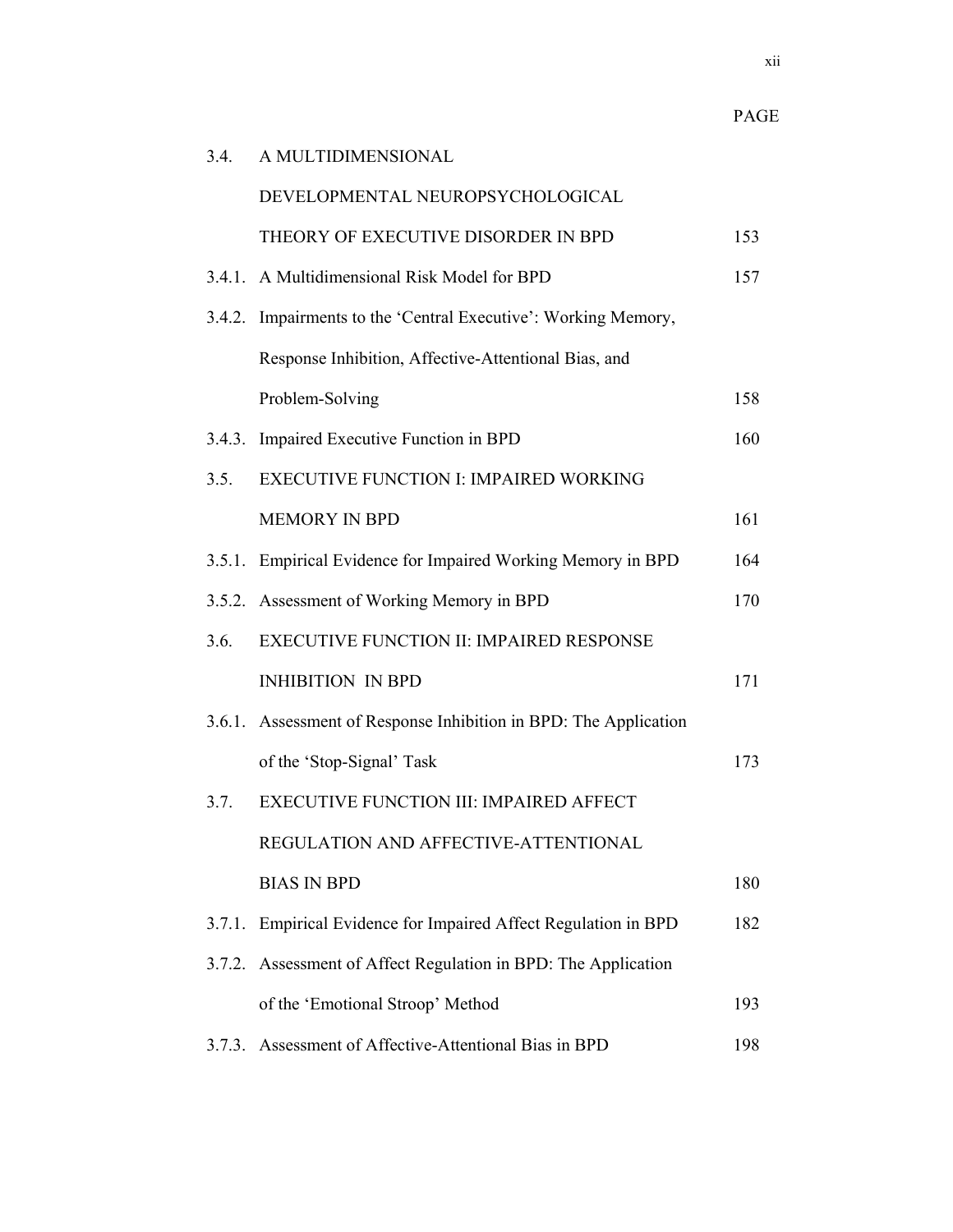#### 3.8. EXECUTIVE FUNCTION IV: IMPAIRED PROBLEM

|       | <b>SOLVING IN BPD</b>                                             | 199 |
|-------|-------------------------------------------------------------------|-----|
|       | 3.8.1. Empirical Evidence for Impaired Problem-Solving in BPD 199 |     |
|       | 3.8.2. Assessment of Problem Solving in BPD                       | 208 |
| 3.9.  | METHODOLOGICAL ISSUES ASSOCIATED WITH                             |     |
|       | STUDIES EXAMINING EXECUTIVE FUNCTION IN BPD                       | 209 |
|       | 3.9.1. Sampling Issues                                            | 210 |
|       | 219<br>3.9.2. Diagnostic Issues                                   |     |
|       | 3.9.3. Psychiatric Issues                                         | 224 |
|       | 3.9.4. Neurological/'Brain Impairment' Issues                     | 229 |
| 3.10. | HYPOTHESES AND DESIGN OF THE PROJECT                              | 235 |
|       | <b>SECTION II: SELECTION OF DIAGNOSTIC INSTRUMENTS</b>            |     |

#### **AND VALIDATION OF SCALE 'C' OF THE MCMI-III**

# CHAPTER FOUR: SELECTION OF DIAGNOSTIC INSTRUMENTS AND AN EXAMINATION OF THE VALIDITY OF SCALE 'C' (BORDERLINE) OF THE MCMI-III

| 4.1. | <b>OVERVIEW</b>                           | 238 |
|------|-------------------------------------------|-----|
| 4.2. | DIAGNOSTIC INSTRUMENTS EMPLOYED IN THE    |     |
|      | <b>PROJECT</b>                            | 238 |
| 4.3. | CONFIRMATORY PSYCHOMETRIC RESEARCH ON THE |     |
|      | <b>MCMI-III</b>                           | 240 |
|      | 4.4. PARTICIPANTS                         | 241 |
| 4.5. | <b>PROCEDURE</b>                          | 241 |
| 4.6. | <b>RESULTS</b>                            | 242 |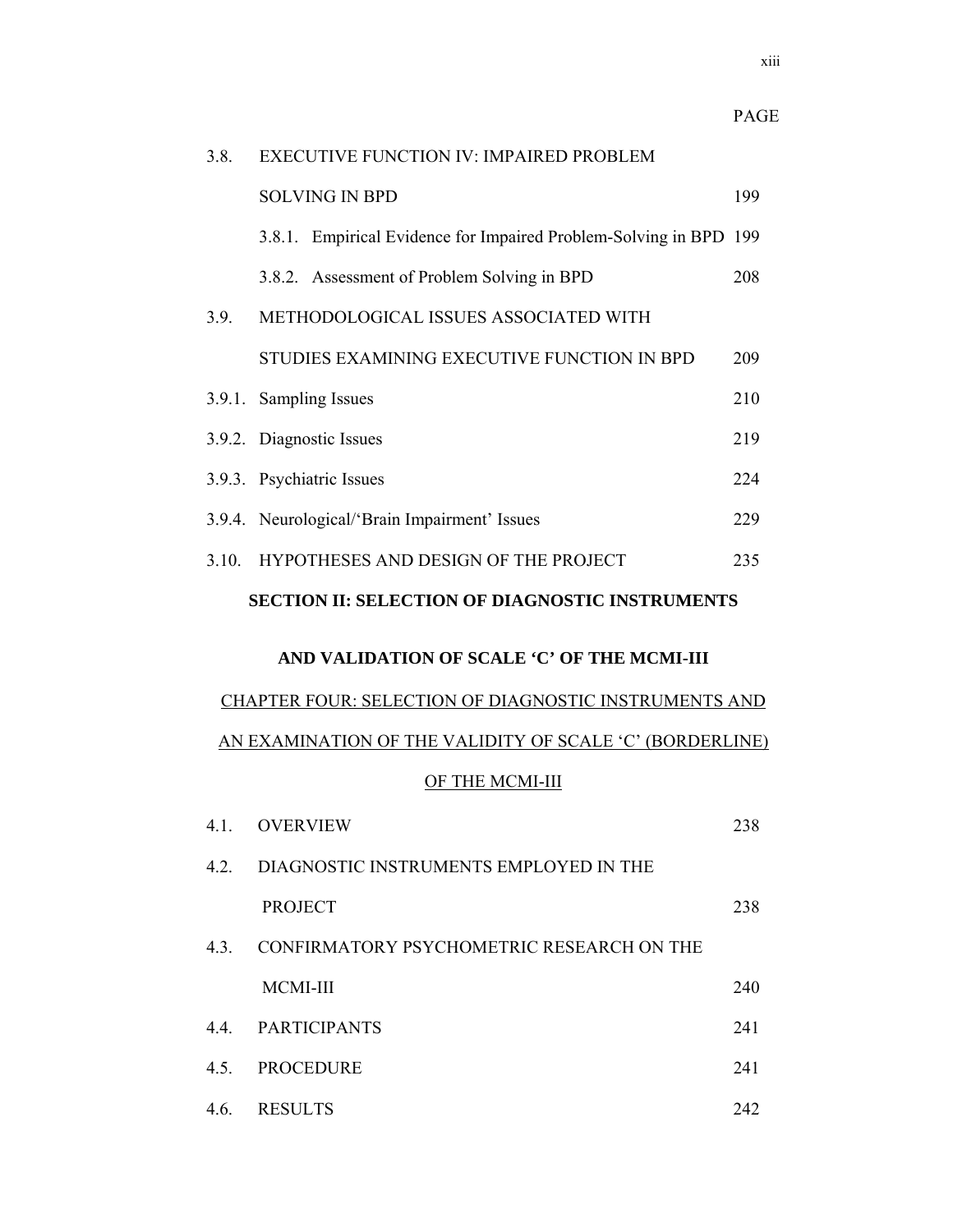|        |                                                                                                                       | <b>PAGE</b> |
|--------|-----------------------------------------------------------------------------------------------------------------------|-------------|
| 4.7.   | <b>SUMMARY AND CONCLUSIONS</b>                                                                                        | 244         |
|        | <b>SECTION III: DEVELOPMENT OF THE EMOTIONAL STROOP TASK</b><br><b>AND</b><br>DESCRIPTION OF THE STOP-SIGNAL PARADIGM |             |
|        | CHAPTER FIVE: METHOD: AFFECTIVE AND SEMANTIC                                                                          |             |
|        | REPRESENTATIONS IN BPD                                                                                                |             |
| 5.1.   | <b>OVERVIEW</b>                                                                                                       | 247         |
|        | 5.1.1. Identification of Affect Categories for Inclusion in the                                                       |             |
|        | <b>Stroop Paradigm</b>                                                                                                | 248         |
| 5.2.   | <b>DIAGNOSIS OF BPD</b>                                                                                               | 248         |
| 5.3.   | <b>PARTICIPANTS</b>                                                                                                   | 248         |
|        | 5.3.1. Situating the Sample                                                                                           | 249         |
| 5.4    | <b>PROCEDURE</b>                                                                                                      | 249         |
| 5.4.1. | Screening of BPD Participants                                                                                         | 250         |
| 5.5.   | <b>RESEARCH INTERVIEWS</b>                                                                                            | 252         |
|        | 5.5.1. Interview Procedure                                                                                            | 256         |
|        | 5.5.2. Data Transformation                                                                                            | 257         |
|        | 5.5.3. Decision Rules for Inclusion of Affect Categories in                                                           |             |
|        | the 'Emotional Stroop' Task                                                                                           | 258         |
| 5.6.   | <b>RESULTS</b>                                                                                                        | 259         |
|        | 5.6.1. Theoretical and Clinical Implications of Informing Participants                                                |             |
|        | That They Meet Criterion for BPD                                                                                      | 262         |
| 5.7.   | <b>AFFECT CATEGORIES</b>                                                                                              | 266         |
|        | 5.7.1. Anger-Rage (Anger)                                                                                             | 271         |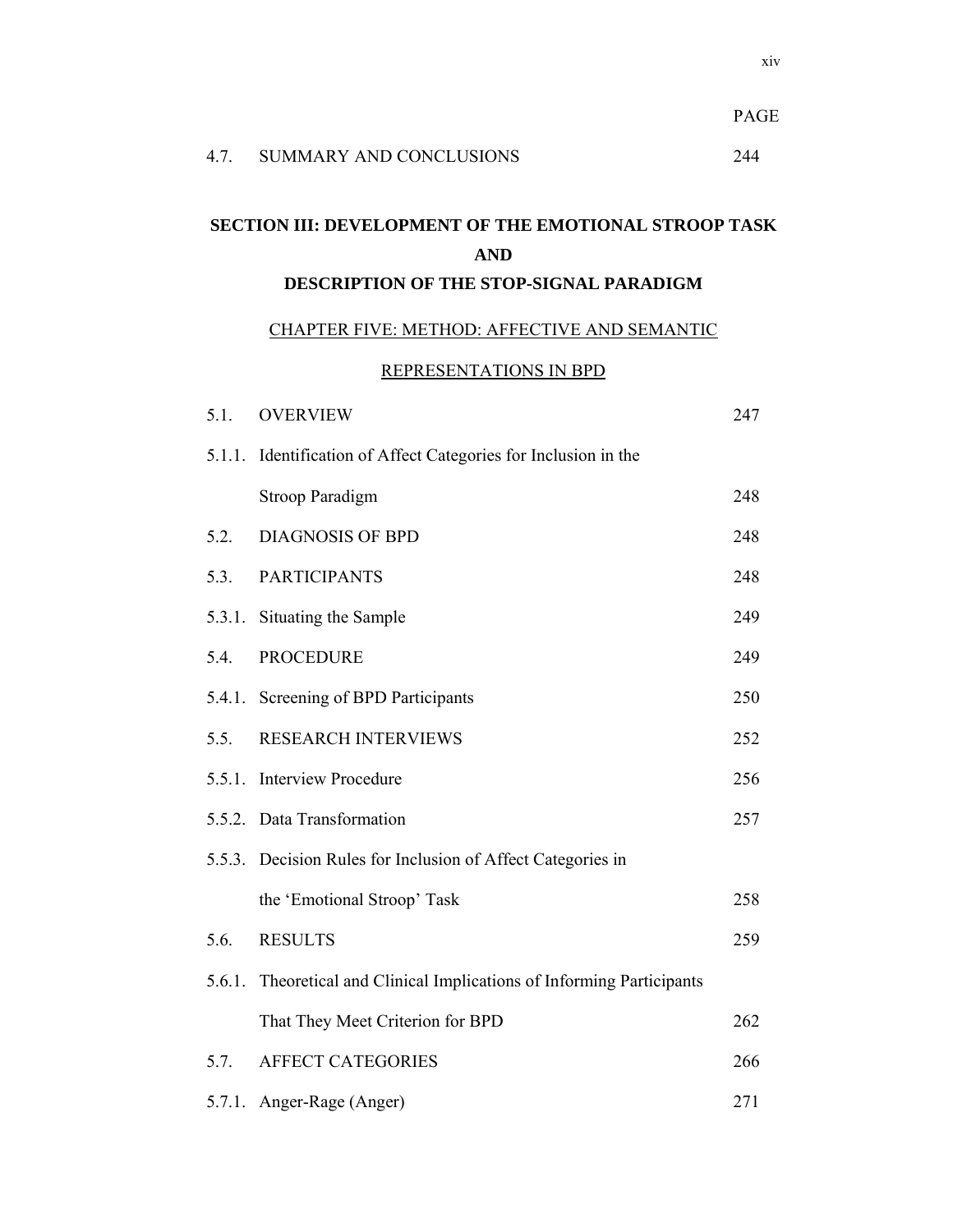|      |                                                    | PAGE |
|------|----------------------------------------------------|------|
|      | 5.7.2. Distress-Anguish (Sadness)                  | 288  |
|      | 5.7.3. Shame-Humiliation (Shame)                   | 293  |
|      | 5.7.4. Fear-Terror (Anxiety)                       | 299  |
| 5.8. | <b>SUMMARY AND CONCLUSIONS</b>                     | 305  |
|      | <b>CHAPTER SIX: AFFECT CATEGORY JUDGEMENT TASK</b> |      |
| 6.1. | <b>OVERVIEW</b>                                    | 306  |
| 6.2. | DEVELOPMENT OF THE AFFECT CATEGORY                 |      |
|      | <b>JUDGEMENT TASK (ACJT)</b>                       | 307  |
| 6.3. | <b>PARTICIPANTS</b>                                | 310  |
| 6.4. | <b>PROCEDURE</b>                                   | 311  |
| 6.5. | <b>RESULTS</b>                                     | 312  |
|      | CHAPTER SEVEN: CONSTRUCTION OF THE EMOTION         |      |
|      | WORD COLOUR-NAMING INTERFERENCE                    |      |
|      | (EMOTIONAL STROOP)                                 |      |
|      | <b>TASK AND DESCRIPTION OF THE STOP-SIGNAL</b>     |      |
|      | <b>PARADIGM</b>                                    |      |
| 7.1. | <b>OVERVIEW</b>                                    | 315  |
| 7.2. | DEVELOPMENT OF THE STROOP TASK:                    |      |
|      | EXPERIMENTAL HARDWARE                              | 315  |
| 7.3. | DEVELOPMENT OF THE STROOP TASK:                    |      |
|      | <b>EXPERIMENTAL SOFTWARE</b>                       | 316  |
| 7.4. | <b>PROCEDURE</b>                                   | 320  |
| 7.5. | <b>DATA OUTPUT</b>                                 | 324  |
| 7.6. | STOP-SIGNAL PARADIGM                               | 324  |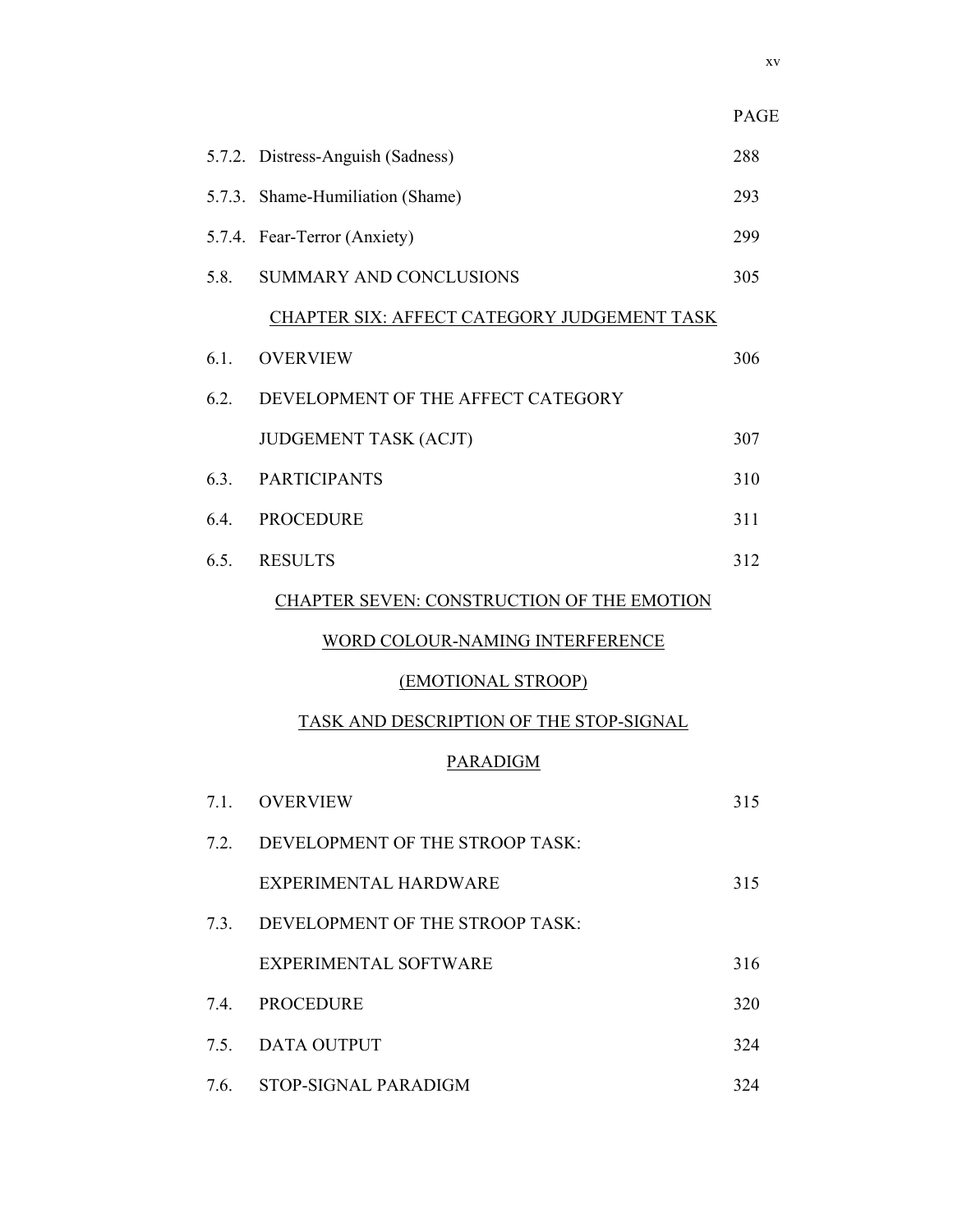|        |                                                                 | PAGE |
|--------|-----------------------------------------------------------------|------|
|        | 7.6.1. Experimental Hardware                                    | 325  |
|        | 7.6.2. Experimental Software                                    | 325  |
|        | 7.6.3. Procedure                                                | 326  |
|        | 7.6.4. Data Output                                              | 328  |
|        | <b>SECTION IV: ASSESSMENT OF EXECUTIVE FUNCTION IN BPD</b>      |      |
|        | <b>CHAPTER EIGHT: ASSESSMENT OF EXECUTIVE FUNCTION IN BPD</b>   |      |
| 8.1.   | <b>OVERVIEW</b>                                                 | 332  |
| 8.2.   | AIMS AND HYPOTHESES                                             | 332  |
| 8.3.   | <b>PARTICIPANTS</b>                                             | 334  |
|        | 8.3.1. Recruitment of BPD Participants                          | 334  |
|        | 8.3.2. Recruitment of Depressed Control Participants            | 339  |
|        | 8.3.3. Recruitment of Medical Control Participants              | 340  |
| 8.4.   | <b>PROCEDURE</b>                                                | 342  |
|        | 8.4.1. Session One: Informed Consent, Screening, and Diagnostic |      |
|        | Assessment                                                      | 345  |
|        | 8.4.2. Session Two: Administration of the Emotional Stroop Task |      |
|        | and the Stop-Signal Paradigm                                    | 349  |
| 8.4.3. | Session Three: Administration of Screening Instruments,         |      |
|        | Working Memory and Problem-Solving Executive Tasks              | 350  |
| 8.5.   | <b>RESULTS</b>                                                  | 352  |
| 8.5.1. | Analysis of DIB-R and MCMI-III Data                             | 353  |
| 8.5.2. | Analyses of Hypotheses                                          | 374  |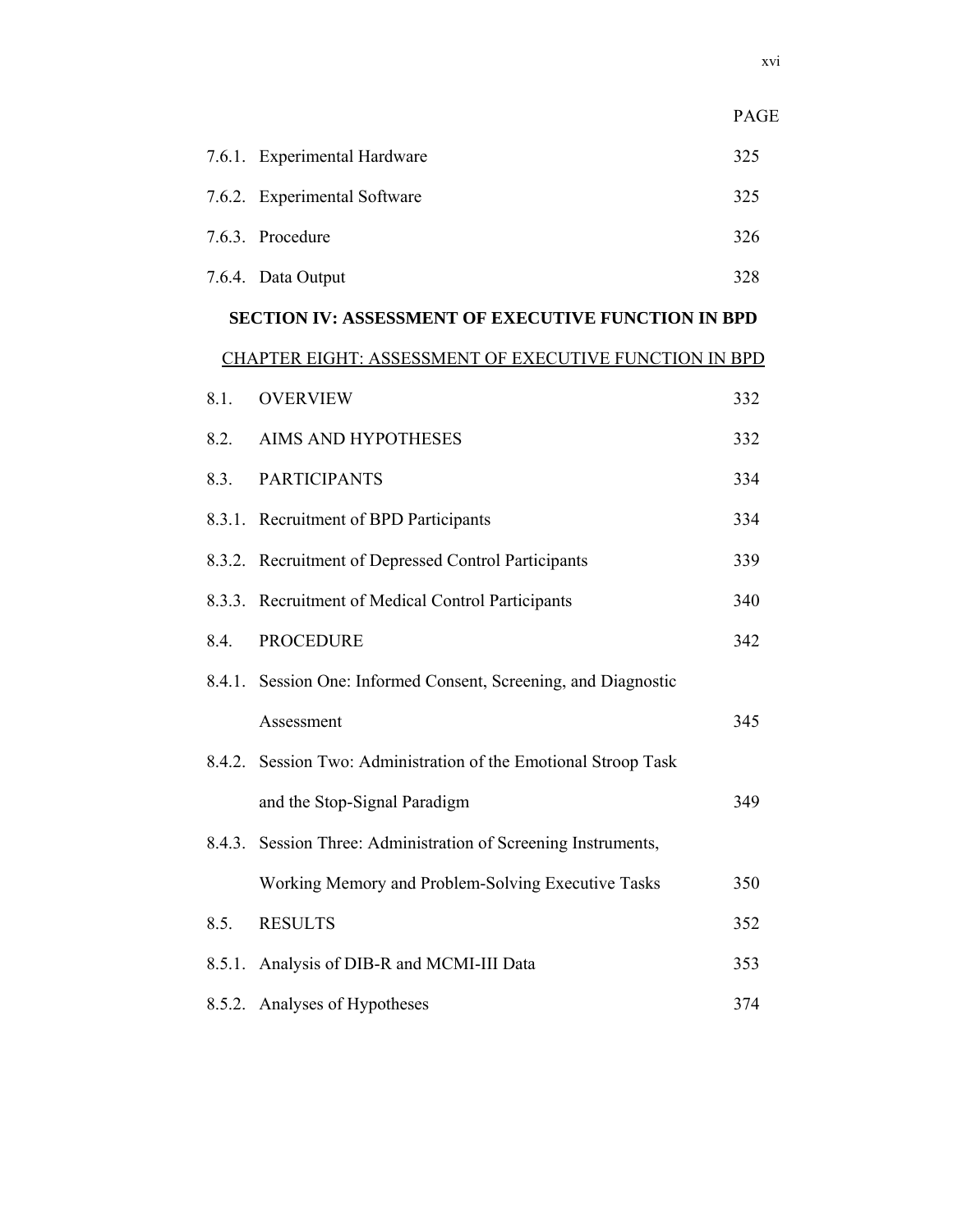|        |                                                                 | <b>PAGE</b> |
|--------|-----------------------------------------------------------------|-------------|
|        | 8.5.3. Analysis of Hypothesis One: Impaired Working Memory      |             |
|        | in BPD                                                          | 377         |
|        | 8.5.4. Analysis of Hypothesis Two: Impaired Response Inhibition |             |
|        | in BPD                                                          | 379         |
|        | 8.5.5. Analysis of Hypothesis Three: Impaired Affective         |             |
|        | <b>Attentional Bias in BPD</b>                                  | 384         |
|        | 8.5.6. Analysis of Hypothesis Four: Impaired Problem Solving    |             |
|        | in BPD                                                          | 392         |
|        | 8.5.7. Subsidiary Analyses                                      | 395         |
| 8.6.   | <b>CONCLUSIONS</b>                                              | 398         |
|        | <b>SECTION V: DISCUSSION</b>                                    |             |
|        | <b>CHAPTER NINE: DISCUSSION</b>                                 |             |
| 9.1.   | <b>OVERVIEW</b>                                                 | 401         |
| 9.2.   | A MULTIDIMENSIONAL                                              |             |
|        | DEVELOPMENTAL NEUROPSYCHOLOGICAL                                |             |
|        | THEORY OF EXECUTIVE DISORDER IN BPD                             | 401         |
| 9.3.   | SUMMARY OF THE FINDINGS OF THE STUDIES                          | 403         |
|        | 9.3.1. Study One: Validity Study of the MCMI-III                | 403         |
|        | 9.3.2. Study Two: Affective and Semantic Representations in BPD | 404         |
| 9.3.3. | Study Three: Affect Category Judgement Task                     | 405         |
|        | 9.3.4. Study Four: Assessment of Executive Function in BPD      | 406         |
| 9.4.   | <b>INTERPRETATION OF HYPOTHESES AND</b>                         |             |
|        | THE PRINCIPAL FINDINGS OF THE PROJECT                           | 408         |
|        | 9.4.1. Impaired Working Memory in BPD                           | 408         |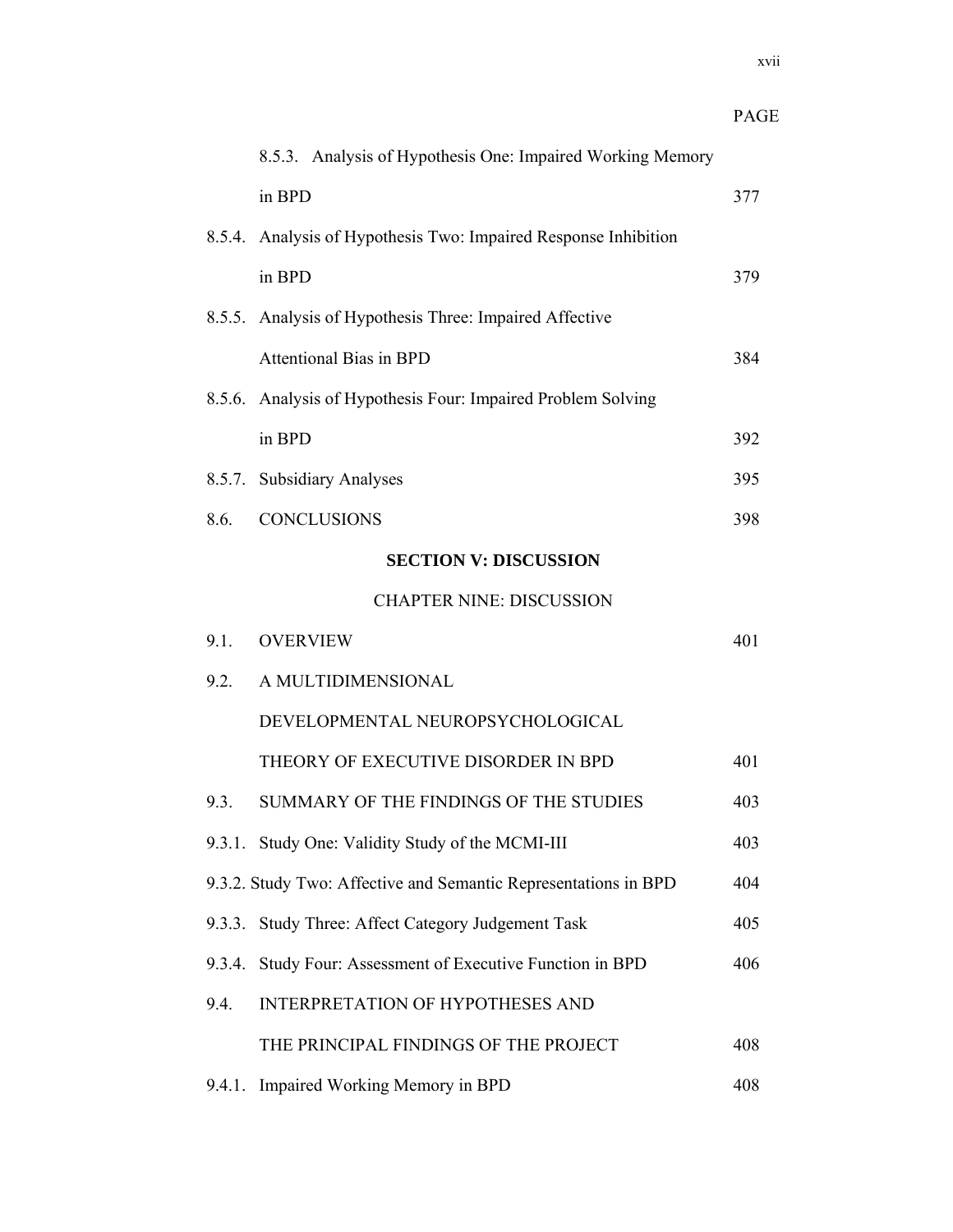|        |                                                                  | PAGE |
|--------|------------------------------------------------------------------|------|
|        | 9.4.2. Impaired Response Inhibition in BPD                       | 408  |
|        | 9.4.3. Impaired Problem Solving In BPD                           | 415  |
| 9.4.4. | Impaired Affective Attentional Bias in BPD                       | 415  |
|        | 9.4.5. Theoretical Accounts of Differences in Colour-Naming      |      |
|        | Response Latencies on the Stroop Task                            | 427  |
|        | 9.4.6. A Modified Multidimensional Developmental                 |      |
|        | Neuropsychological Model of Impaired Executive                   |      |
|        | Function in BPD                                                  | 434  |
| 9.5.   | CONCEPTUAL AND METHODOLOGICAL REVIEW                             |      |
|        | OF THE PROJECT                                                   | 436  |
| 9.5.1. | The Categorical Approach to Studying BPD                         | 436  |
|        | 9.5.2. General Methodological Issues Associated With the Project | 438  |
| 9.5.3. | Study One: Validity Study of the MCMI-III                        | 439  |
|        | 9.5.4. Study Two: Affective and Semantic Representations in BPD  | 440  |
|        | 9.5.5. Study Three: Affect Category Judgement Task               | 443  |
|        | 9.5.6. Study Four: Assessment of Executive Function in BPD       | 446  |
|        | 9.6. IMPLICATIONS FOR FUTURE RESEARCH                            | 466  |
| 9.6.1. | Implications for Future Theoretical Research                     | 467  |
| 9.6.2. | Implications for Future Clinical Research                        | 470  |
| 9.7.   | IMPLICATIONS FOR CLINICAL PRACTICE                               | 473  |
|        | 9.7.1. Assessment                                                | 473  |
|        | 9.7.2. Information Provision and 'Psychoeducation'               | 474  |
|        | 9.7.3. Psychotherapy                                             | 476  |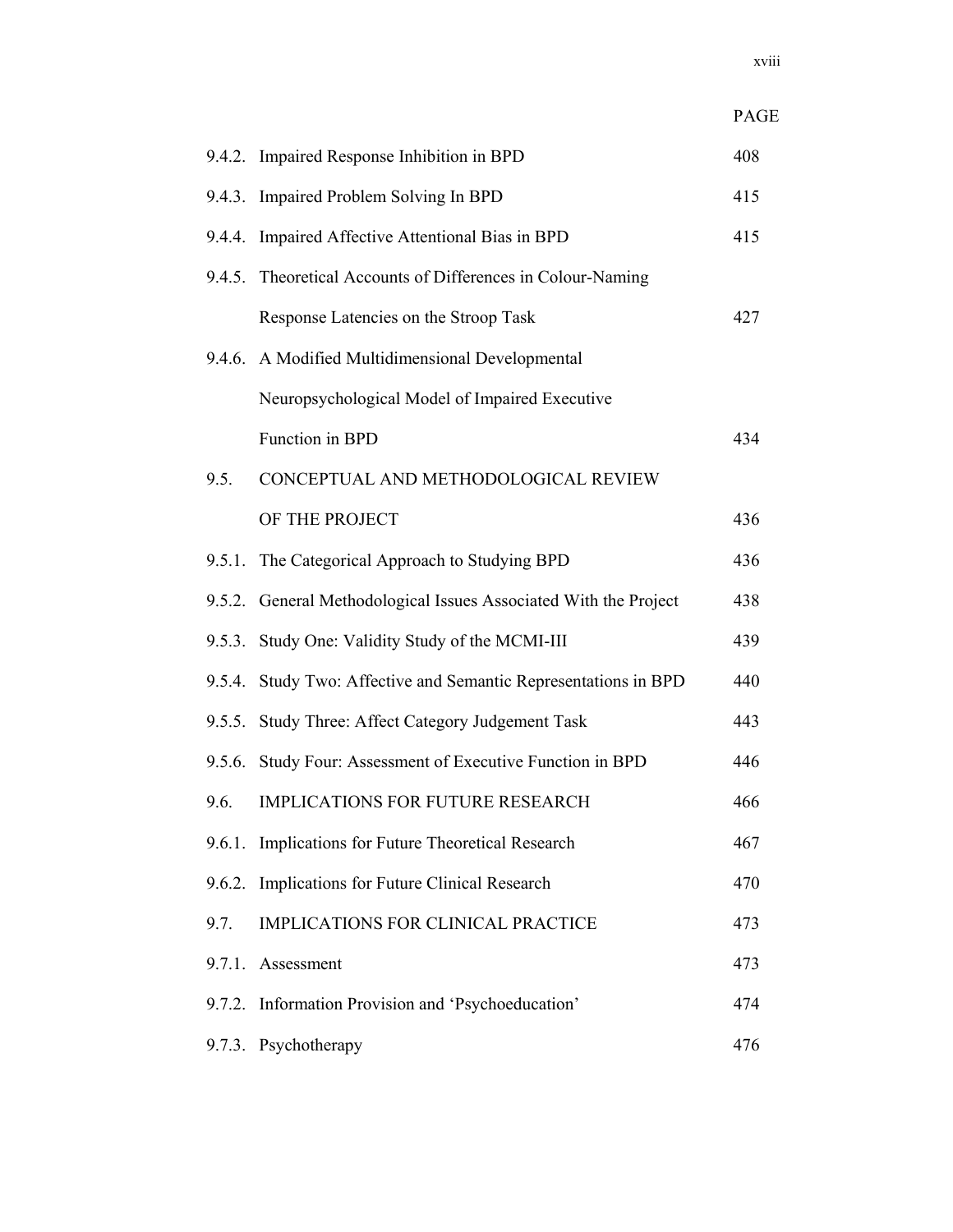| 98 | <b>IMPLICATIONS FOR PUBLIC POLICY</b> |     |
|----|---------------------------------------|-----|
|    | AND EARLY INTERVENTION TO REDUCE THE  |     |
|    | INCIDENCE OF BPD                      | 485 |
|    | 9.9 CONCLUDING REMARKS                | 488 |
|    | <b>REFERENCES</b>                     |     |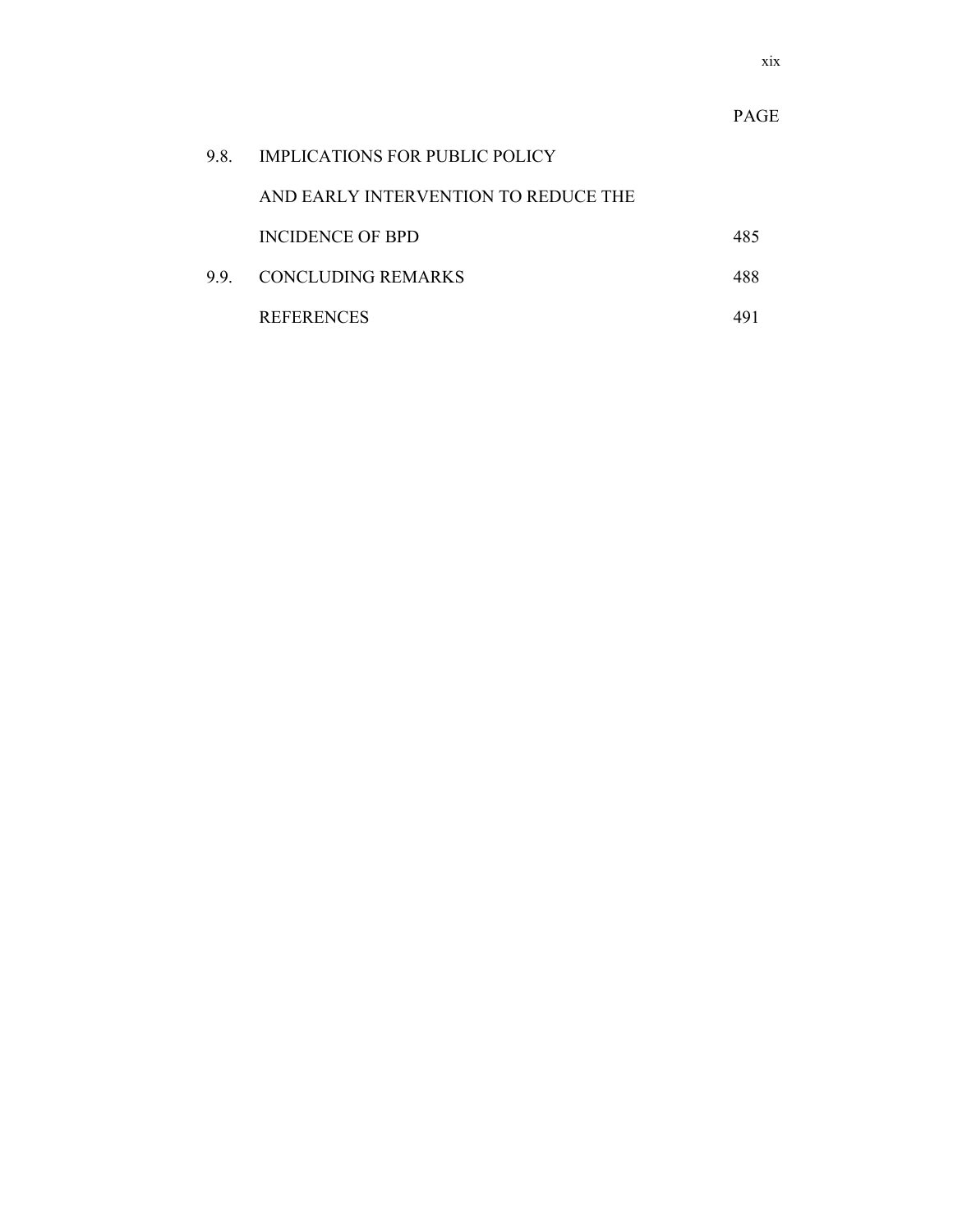## LIST OF TABLES

| TABLE 1.1: HISTORICAL ORIGINS OF THE BPD DIAGNOSIS       | 14  |  |
|----------------------------------------------------------|-----|--|
| TABLE 3.1: TESTS EMPLOYED IN THE STUDIES                 |     |  |
| EXAMINING MEMORY IN BPD                                  | 166 |  |
| TABLE 3.2: TESTS EMPLOYED IN THE STUDIES                 |     |  |
| EXAMINING PROBLEM-SOLVING IN BPD                         | 201 |  |
| <b>TABLE 3.3: SAMPLING/DESIGN ISSUES IN THE STUDIES</b>  |     |  |
| EXAMINING EXECUTIVE FUNCTIONING IN BPD                   | 211 |  |
| TABLE 3.4: SAMPLE SIZES AND DEPENDENT VARIABLES          |     |  |
| TO CASE RATIOS FOR THE BPD EXECUTIVE                     |     |  |
| <b>FUNCTION STUDIES</b>                                  | 218 |  |
| <b>TABLE 3.5: DIAGNOSTIC ISSUES IN STUDIES EXAMINING</b> |     |  |
| <b>EXECUTIVE FUNCTIONING IN BPD</b>                      | 221 |  |
| <b>TABLE 3.6: PSYCHIATRIC ISSUES IN STUDIES</b>          |     |  |
| EXAMINING EXECUTIVE FUNCTIONING IN BPD                   | 225 |  |
| <b>TABLE 3.7: NEUROLOGICAL ISSUES IN STUDIES</b>         |     |  |
| EXAMINING EXECUTIVE FUNCTIONING IN BPD                   | 230 |  |
| TABLE 4.1: DEMOGRAPHIC DATA FOR THE SAMPLE               |     |  |
| EXAMINING<br>THE VALIDITY OF SCALE 'C'                   |     |  |
| (BORDERLINE) OF THE MCMI-III                             | 243 |  |
| TABLE 4.2: CROSS-TABULATION ANALYSES FOR MCMI-III        |     |  |
| <b>SCALE C BPD STATUS WITH DIB-R BPD STATUS</b>          | 244 |  |
| TABLE 5.1: TOMKINS AFFECT CATEGORIES                     | 254 |  |

PAGE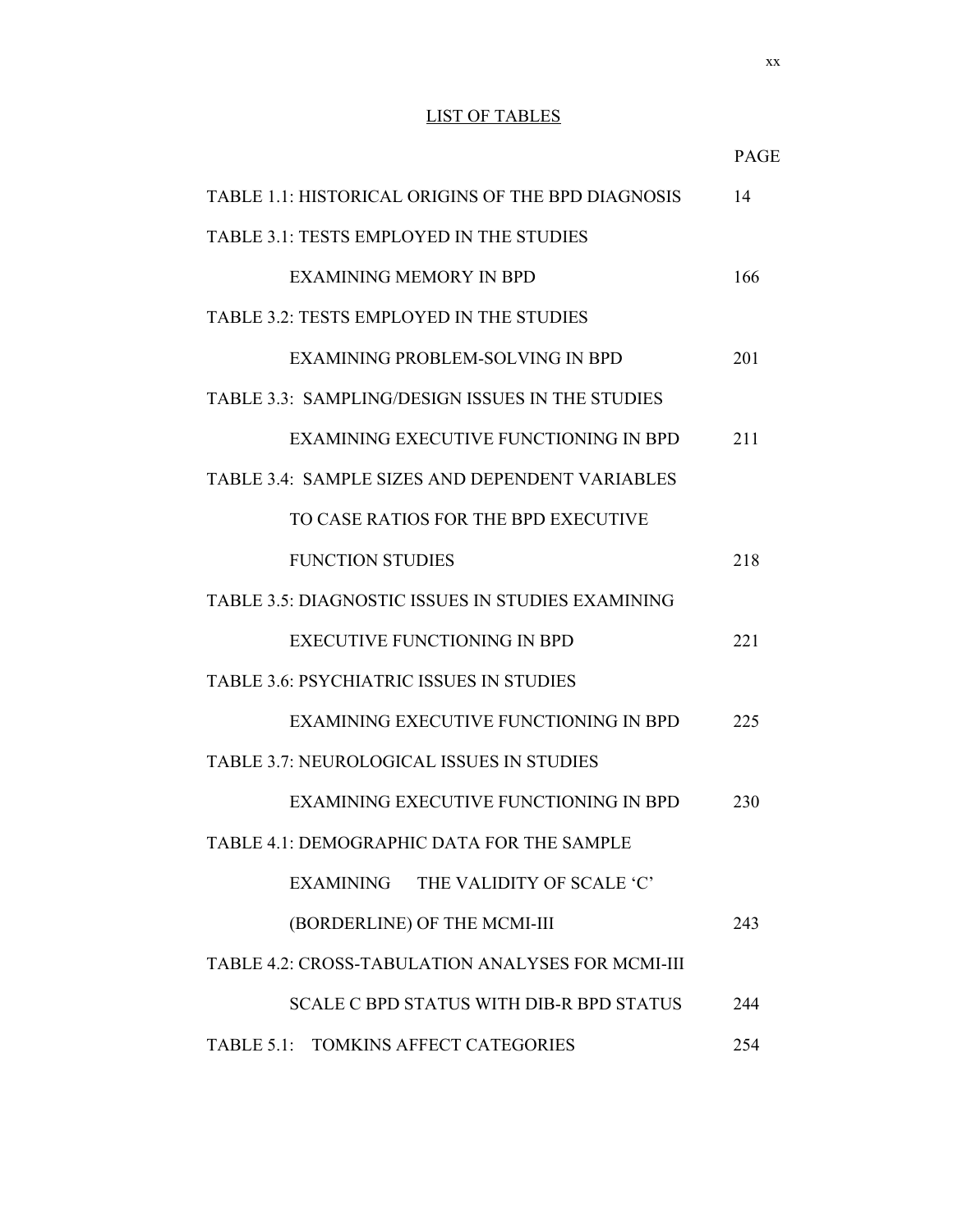|                                                    | <b>PAGE</b> |  |  |
|----------------------------------------------------|-------------|--|--|
| TABLE 5.2: DEMOGRAPHIC DATA FOR THE BPD SAMPLE     |             |  |  |
| <b>EXAMINING AFFECTIVE AND</b>                     |             |  |  |
| <b>SEMANTIC REPRESENTATIONS IN BPD</b>             | 260         |  |  |
| TABLE 5.3: MEANS AND STANDARD DEVIATIONS FOR       |             |  |  |
| DIB-R SCALED SCORES, AND MCMI-III                  |             |  |  |
| VALIDITY, CLINICAL PERSONALITY PATTERN,            |             |  |  |
| SEVERE PERSONALITY PATHOLOGY, AND                  |             |  |  |
| CLINICAL SYNDROME SCALES FOR THE BPD               |             |  |  |
| <b>SAMPLE TABLE</b>                                | 261         |  |  |
| TABLE 6.1: AGE, GENDER, PROFESSIONAL DISCIPLINE,   |             |  |  |
| AND YEARS OF PROFESSIONAL EXPERIENCE               |             |  |  |
| FOR THE EXPERT JUDGE GROUP                         | 311         |  |  |
| TABLE 6.2: WORDS BY AFFECT CATEGORY ELIMINATED     |             |  |  |
| BY VALIDITY JUDGEMENT OF SPEECH                    |             |  |  |
| PATHOLOGIST JUDGES                                 | 312         |  |  |
| TABLE 6.3: AFFECT CATEGORY WORDS INCLUDED IN FINAL |             |  |  |
| <b>STROOP TASK</b>                                 | 313         |  |  |
| TABLE 6.4: WORD LENGTHS BY GROUP FOR WORDS IN      |             |  |  |
| <b>STROOP TASK</b>                                 | 314         |  |  |
| TABLE 7.1: DATA OUTPUT PROVIDED BY THE             |             |  |  |
| STOP-SIGNAL PARADIGM                               | 329         |  |  |
| <b>TABLE 8.1: SCREENING AND EXECUTIVE TASKS</b>    |             |  |  |
| ADMINISTERED IN SESSION THREE                      | 351         |  |  |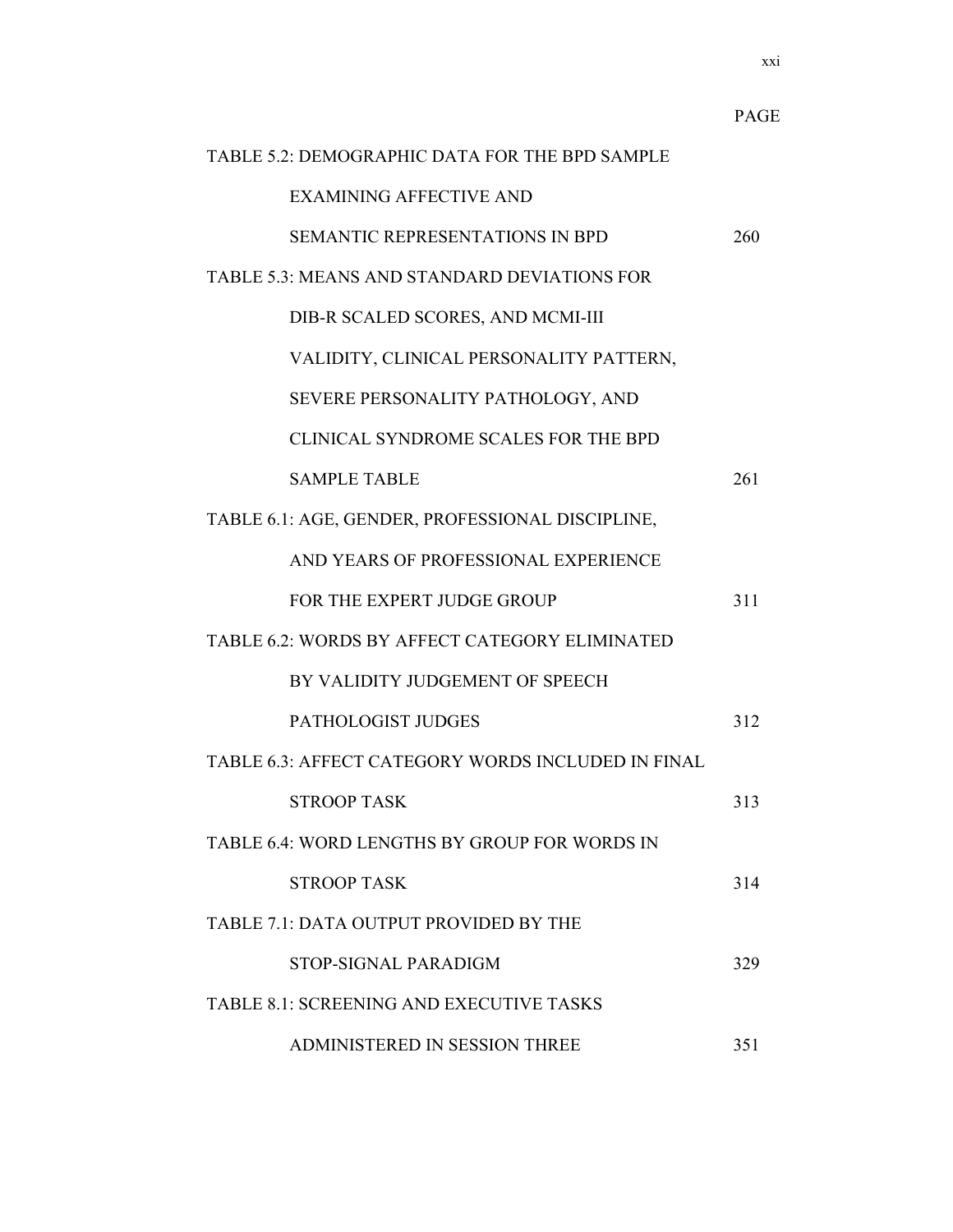|                                               | <b>PAGE</b> |
|-----------------------------------------------|-------------|
| TABLE 8.2: DEMOGRAPHIC DATA FOR THE IDD,      |             |
| PSYCHIATRY, AND NEWSPAPER BPD                 |             |
| <b>SUBGROUPS</b>                              | 354         |
| TABLE 8.3: SAMPLE MEANS, STANDARD DEVIATIONS, |             |
| AND F STATISTICS FOR DIB-R SCALED SCORES      |             |
| <b>FOR BPD SUBGROUPS</b>                      | 357         |
| TABLE 8.4: SAMPLE MEANS, STANDARD DEVIATIONS  |             |
| AND F STATISTICS FOR MCMI-III VALIDITY,       |             |
| CLINICAL PERSONALITY, AND SEVERE              |             |
| PERSONALITY PATHOLOGY SCALED SCORES           | 358         |
| TABLE 8.5: SAMPLE MEANS, STANDARD DEVIATIONS, |             |
| AND F STATISTICS FOR MCMI-III CLINICAL        |             |
| <b>SYNDROMES SCALED SCORES FOR BPD</b>        |             |
| <b>SUBGROUPS</b>                              | 359         |
| TABLE 8.6: DEMOGRAPHIC DATA FOR THE BPD,      |             |
| DEPRESSED, AND MEDICAL CONTROL GROUPS         | 366         |
| TABLE 8.7: SAMPLE MEANS, STANDARD DEVIATIONS, |             |
| AND F STATISTICS FOR DIB-R SCALED SCORES      |             |
| FOR BPD, DEPRESSED, AND MEDICAL CONTROL       |             |
| <b>GROUPS</b>                                 | 369         |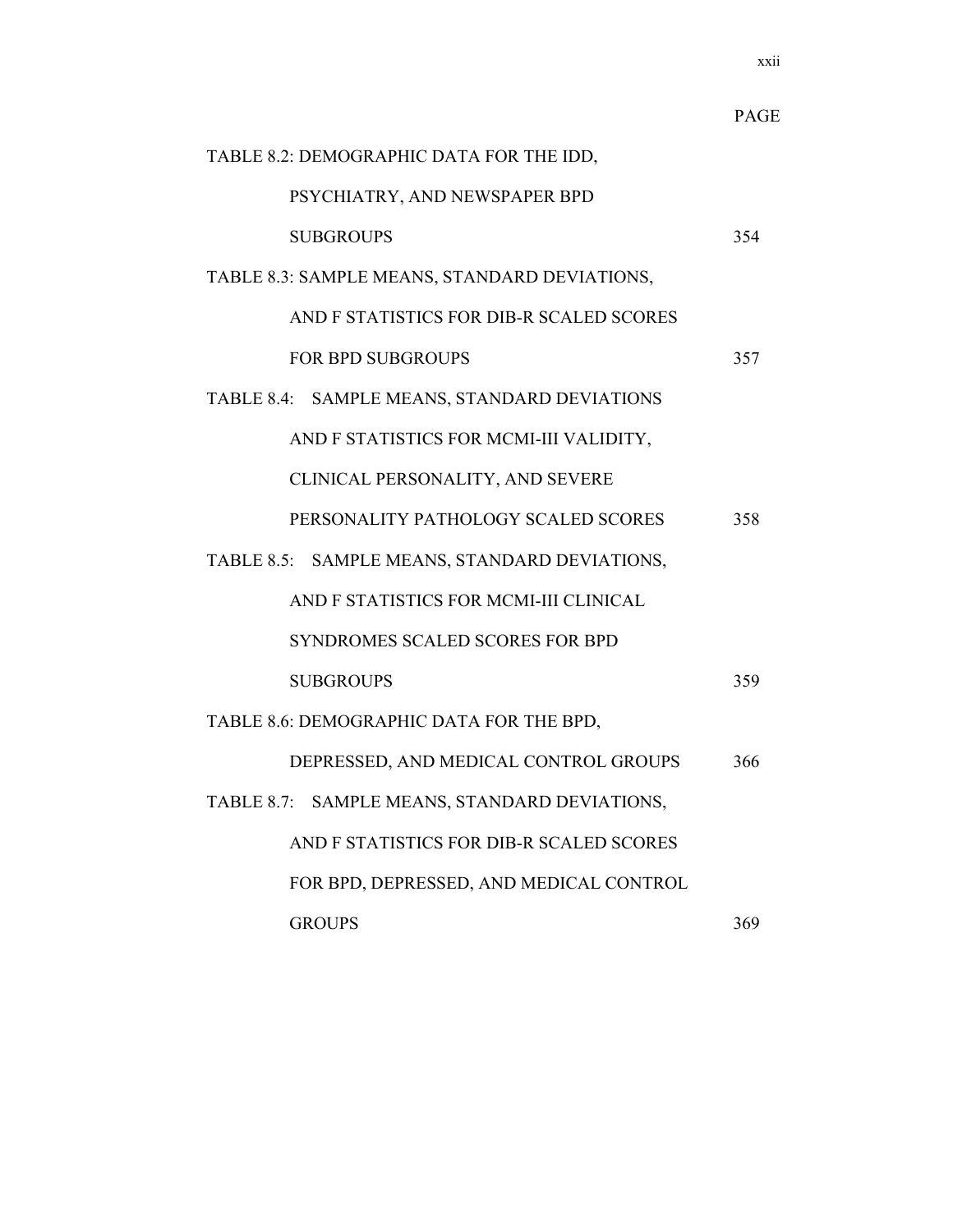|                                               | <b>PAGE</b> |
|-----------------------------------------------|-------------|
| TABLE 8.8: SAMPLE MEANS, STANDARD DEVIATIONS, |             |
| AND F STATISTICS FOR MCMI-III VALIDITY,       |             |
| CLINICAL PERSONALITY, AND SEVERE              |             |
| PERSONALITY PATHOLOGY SCALED SCORES           |             |
| FOR BPD, DEPRESSED, AND MEDICAL CONTROL       |             |
| <b>GROUPS</b>                                 | 370         |
| TABLE 8.9: SAMPLE MEANS, STANDARD DEVIATIONS, |             |
| AND F STATISTICS FOR MCMI-III CLINICAL        |             |
| SYNDROME SCALED SCORES FOR BPD,               |             |
| DEPRESSED, AND MEDICAL CONTROL GROUPS         | 371         |
| <b>TABLE 8.10: SAMPLE MEANS AND STANDARD</b>  |             |
| DEVIATIONS FOR HYPOTHESISED CONFOUNDING       |             |
| VARIABLES FOR BPD, DEPRESSED, AND             |             |
| <b>MEDICAL CONTROL GROUPS</b>                 | 375         |
| TABLE 8.11: SAMPLE MEANS, STANDARD DEVIATIONS |             |
| AND F STATISTICS FOR WORKING MEMORY           |             |
| TASKS FOR BPD, DEPRESSED, AND MEDICAL         |             |
| <b>CONTROL GROUPS</b>                         | 378         |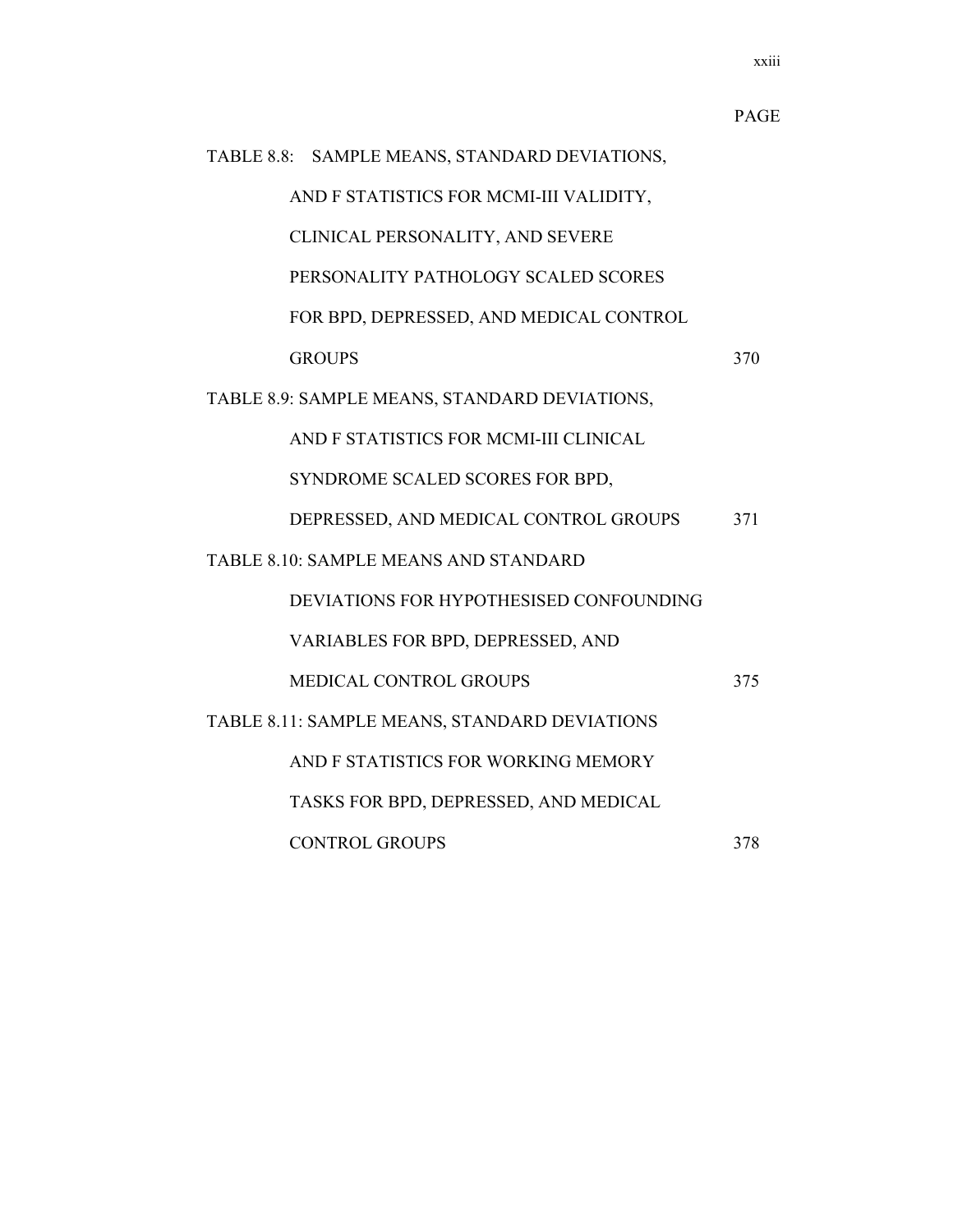|                                                  | <b>PAGE</b> |
|--------------------------------------------------|-------------|
| TABLE 8.12: STOP-SIGNAL PARADIGM MEAN REACTION   |             |
| TIME (MRT), STOP-SIGNAL RESPONSE TIMES           |             |
| (SSRT) AND NUMBER OF NON-RESPONSES AT            |             |
| 0, 100, 200, 300, 400, AND 500 MSECS DELAY       |             |
| MEANS, STANDARD DEVIATIONS, AND F                |             |
| STATISTICS FOR BPD, DEPRESSED,                   |             |
| AND MEDICAL CONTROL GROUPS                       | 380         |
| TABLE 8.13: HIGH BPD DIB-R IMPULSE SUBSCALE SUB- |             |
| <b>GROUP VS. LOW BPD DIB-R IMPULSE SUBSCALE</b>  |             |
| <b>SUB-GROUP ON MRT AND SSRT SCORES</b>          | 382         |
| TABLE 8.14: COMPARISON OF THE MEANS FOR MEAN     |             |
| REACTION TIME DATA (GO DATA) FOR THE             |             |
| CURRENT STUDY AND THE KUNERT ET AL.              |             |
| (2003) AND DINN ET AL. (2004) STUDIES            | 383         |
| TABLE 8.15: MEANS, STANDARD DEVIATIONS, AND F    |             |
| STATISTICS FOR STROOP COLOUR-NAMING              |             |
| RESPONSE TIMES FOR BPD, DEPRESSED, AND           |             |
| MEDICAL CONTROL GROUPS AT SUPRALIMINAL           |             |
| (2000 MSEC), AND SUBLIMINAL (240 MSEC)           |             |
| <b>PRESENTATION</b>                              | 387         |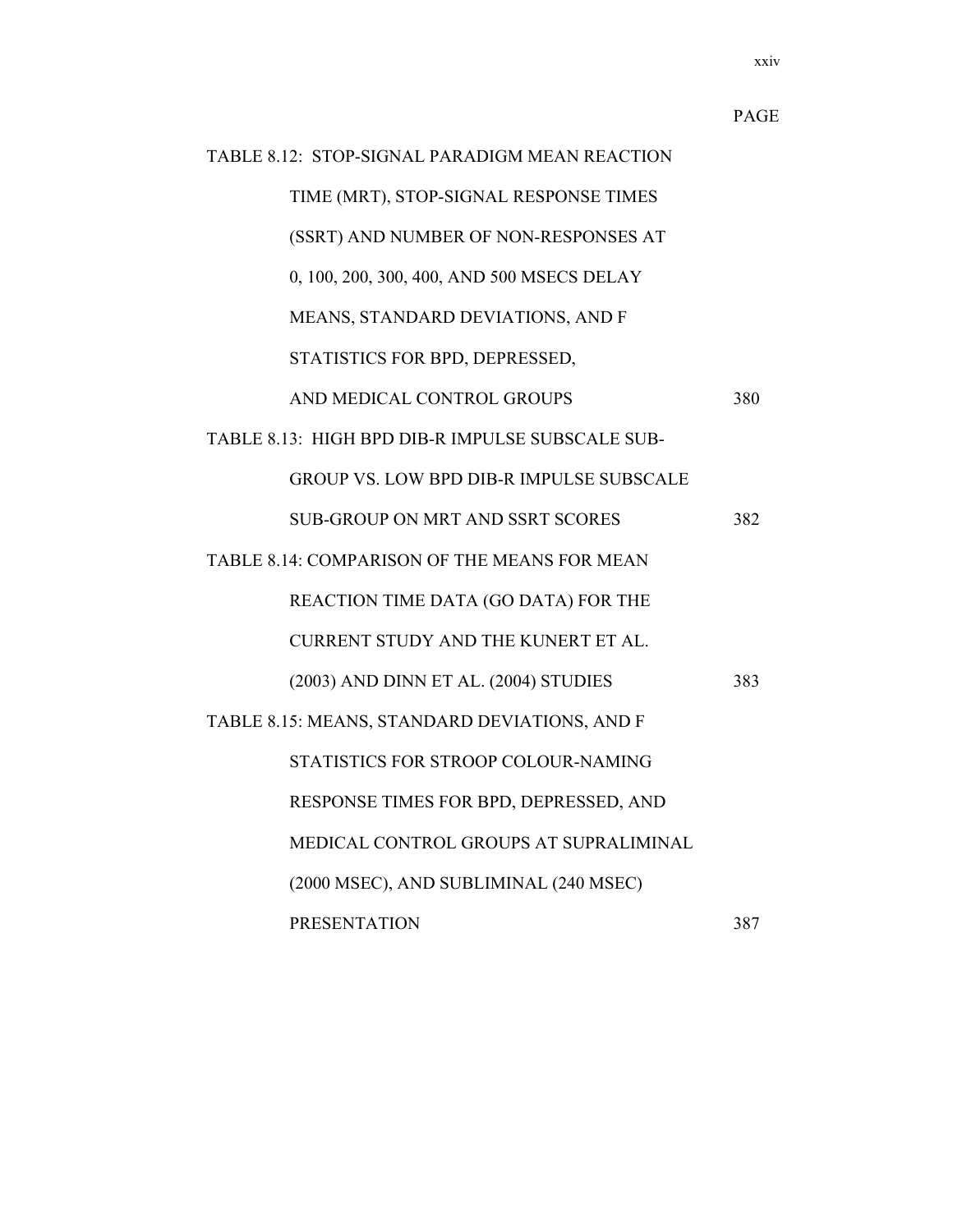| TABLE 8.16: STROOP INTERFERENCE SCORES MEANS, |                                                |     |  |
|-----------------------------------------------|------------------------------------------------|-----|--|
|                                               | STANDARD DEVIATIONS, AND F STATISTICS          |     |  |
|                                               | FOR BPD, DEPRESSED AND MEDICAL CONTROLS        |     |  |
|                                               | FOR SUPRALIMINAL (2000 MSECS) AND              |     |  |
|                                               | SUBLIMINAL (240 MSEC) PRESENTATIONS            | 391 |  |
|                                               | TABLE 8.17: SAMPLE MEANS, STANDARD DEVIATIONS  |     |  |
|                                               | AND F STATISTICS FOR PROBLEM SOLVING TASKS     |     |  |
|                                               | FOR BPD, DEPRESSED, AND MEDICAL CONTROL        |     |  |
|                                               | <b>GROUPS</b>                                  | 393 |  |
| TABLE 8.18: SAMPLE MEANS, STANDARD DEVIATIONS |                                                |     |  |
|                                               | AND F STATISTICS FOR AUSTIN MAZE TRIALS ONE,   |     |  |
|                                               | FIVE, AND 10 FOR BPD, DEPRESSED, AND           |     |  |
|                                               | <b>MEDICAL CONTROL GROUPS</b>                  | 394 |  |
|                                               | TABLE 8.19: STUDY TWO AND STUDY FOUR DIB-R AND |     |  |
|                                               | MCMI-III SCALED SCORE BPD ONEWAY ANOVA'S       | 396 |  |

xxv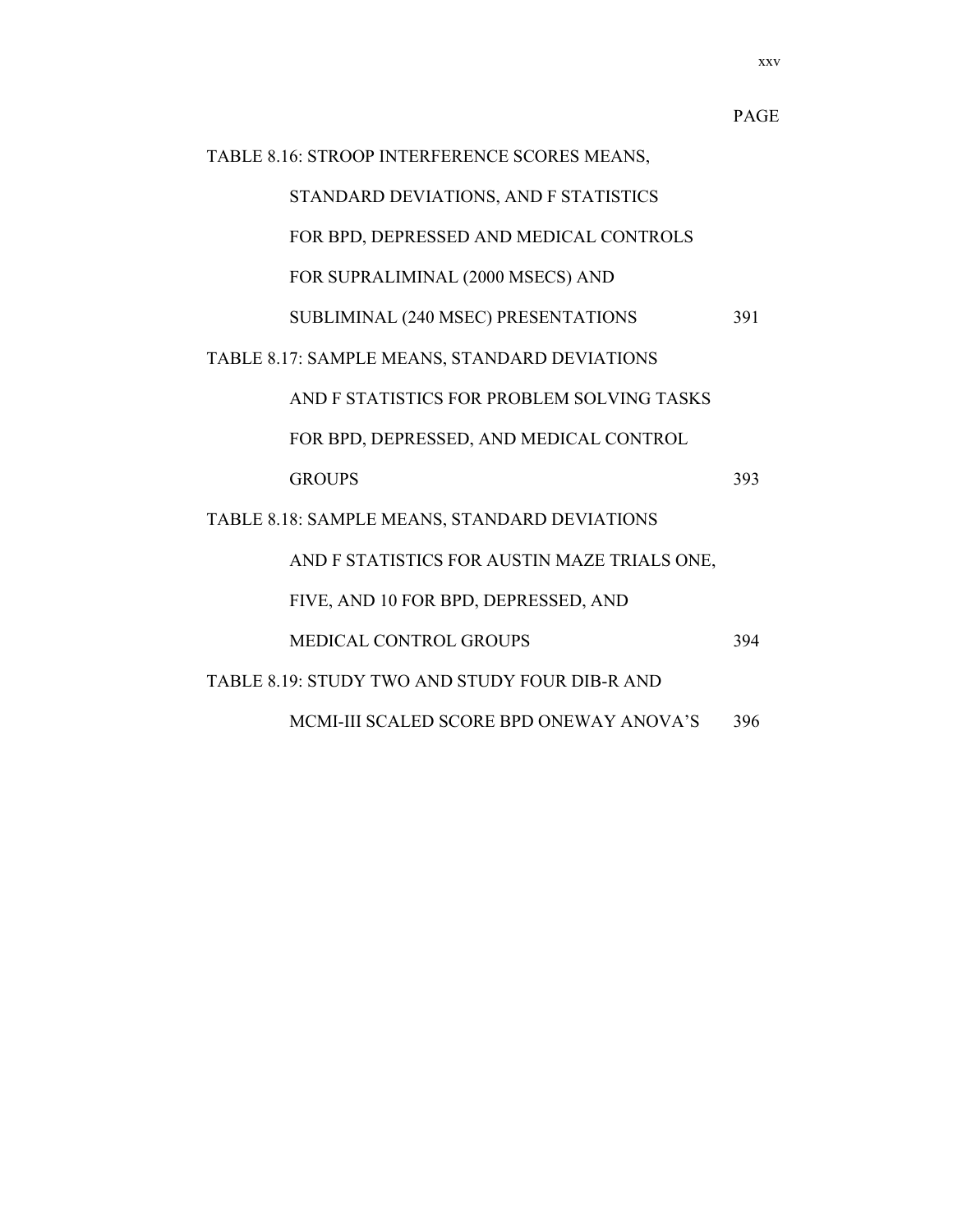#### LIST OF FIGURES

|             |                                  | <b>PAGE</b> |
|-------------|----------------------------------|-------------|
| FIGURE 3.1: | MULTIDIMENSIONAL                 |             |
|             | DEVELOPMENTAL                    |             |
|             | NEUROPSYCHOLOGICAL MODEL         |             |
|             | OF IMPAIRED EXECUTIVE FUNCTION   |             |
|             | <b>IN BPD</b>                    | 156         |
| FIGURE 3.2: | HYPOTHESISED IMPAIRMENTS TO THE  |             |
|             | <b>CENTRAL EXECUTIVE IN BPD</b>  | 159         |
| FIGURE 3.3: | SEQUENCE OF STUDIES CONDUCTED    |             |
|             | IN THIS PROJECT                  | 236         |
| FIGURE 8.1: | RECRUITMENT PATHWAY FOR BPD      |             |
|             | <b>CASES</b>                     | 338         |
| FIGURE 8.2: | RECRUITMENT PATHWAY FOR          |             |
|             | DEPRESSED CONTROL CASES          | 340         |
| FIGURE 8.3: | RECRUITMENT PATHWAY FOR          |             |
|             | MEDICAL CONTROL CASES            | 342         |
| FIGURE 8.4: | ALGORITHM FOR ADMISSION OF       |             |
|             | PARTICIPANTS INTO STUDY FOUR     | 344         |
| FIGURE 9.1: | <b>MODIFIED</b>                  |             |
|             | MULTIDIMENSIONAL                 |             |
|             | DEVELOPMENTAL                    |             |
|             | NEUROPSYCHOLOGICAL MODEL         |             |
|             | OF STROOP COLOUR-NAMING RESPONSE |             |
|             | <b>IN BPD</b>                    | 435         |

xxvi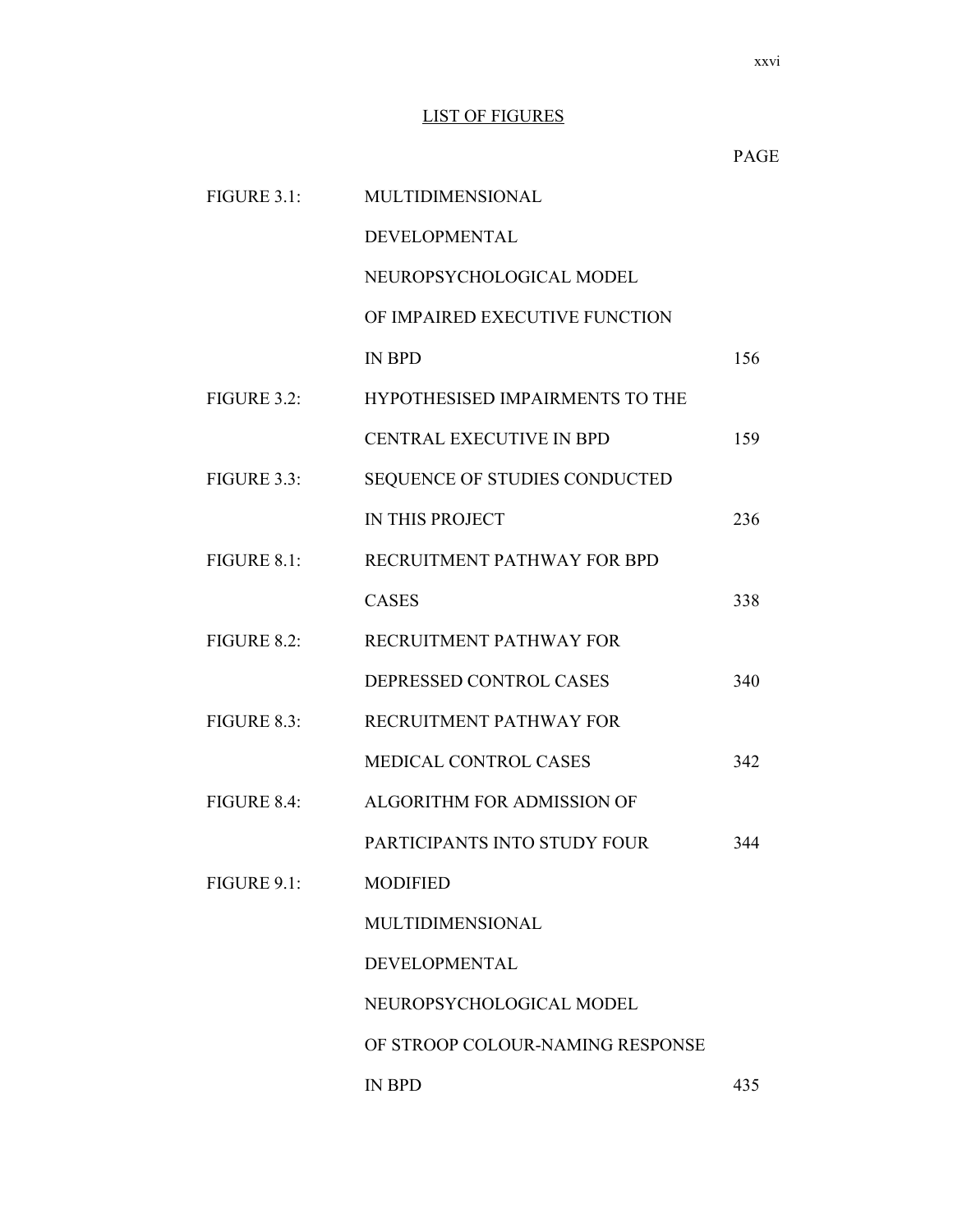#### LIST OF APPENDICES

| <b>APPENDIX I:</b>   | ICD-10 CRITERIA FOR 'EMOTIONALLY                         |     |
|----------------------|----------------------------------------------------------|-----|
|                      | UNSTABLE PERSONALITY                                     | 549 |
|                      | DISORDER - BORDERLINE TYPE'                              |     |
| <b>APPENDIX II:</b>  | <b>DSM-IV AND DSM-IV-TR CRITERIA</b>                     |     |
|                      | FOR BORDERLINE PERSONALITY                               |     |
|                      | DISORDER (BPD)                                           | 551 |
| <b>APPENDIX III:</b> | DESCRIPTION OF MEASURES AND                              |     |
|                      | THE TESTS USED TO MEASURE                                |     |
|                      | <b>HYPOTHESES</b>                                        | 553 |
| <b>APPENDIX IV:</b>  | PERSONAL COMMUNICATION FROM                              |     |
|                      | MARY ZANARINI REGARDING THE DIB-R                        | 567 |
| <b>APPENDIX V:</b>   | DIAGNOSTIC INTERVIEW FOR                                 |     |
|                      | <b>BORDERLINES – REVISED (DIB-R)</b>                     | 570 |
| <b>APPENDIX VI:</b>  | 'OWNING' ONE'S PERSPECTIVE                               | 589 |
| <b>APPENDIX VII:</b> | <b>DESCRIPTIONS OF EACH</b>                              |     |
|                      | RESEARCH PARTICIPANT                                     | 595 |
|                      | APPENDIX VIII: STUDY II INITIAL SCREENING INTERVIEWS 606 |     |
| <b>APPENDIX IX:</b>  | STUDY II INFORMATION SHEET                               | 610 |
| <b>APPENDIX X:</b>   | STUDY II CONSENT FORM                                    | 615 |
| <b>APPENDIX XI:</b>  | SAMPLE ITEMS FROM THE AFFECT                             |     |
|                      | CATEGORY JUDGEMENT TASK                                  | 617 |